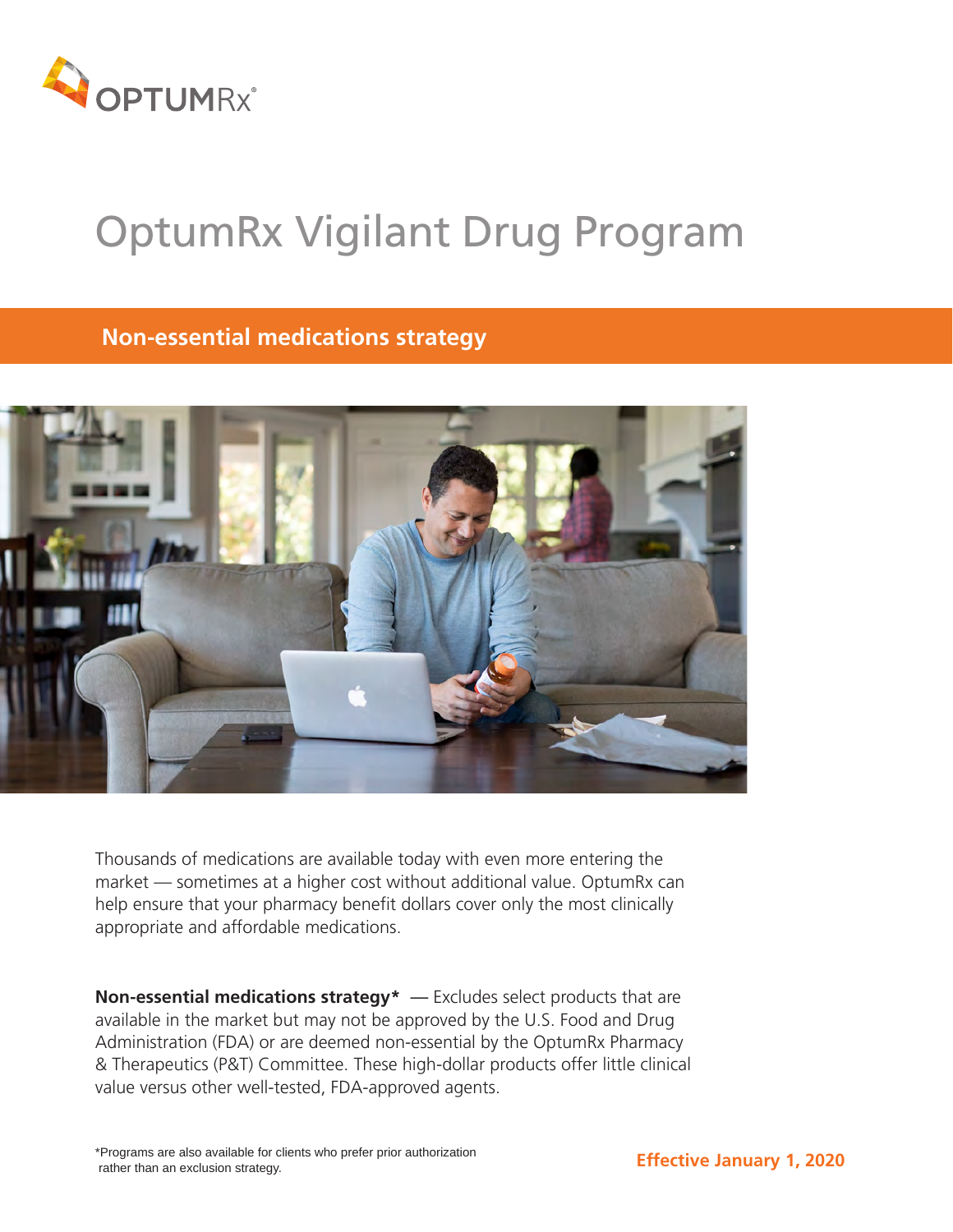| <b>Drug Name</b>                    | Dru             |
|-------------------------------------|-----------------|
| 1ST MEDX-PATCH/ LIDOCAINE EXTERNAL  | <b>ALE</b>      |
| PATCH 4-0.0375-5-20 %               | alco            |
| <b>7T LIDO</b>                      | AL <sub>C</sub> |
| <b>ACACIA SUBCUTANEOUS</b>          | <b>ALC</b>      |
| <b>ACCUCAINE</b>                    | <b>ALE</b>      |
| <b>ACREMONIUM</b>                   | <b>ALE</b>      |
| <b>ACTICOAT 7 2"X2"</b>             | <b>ALE</b>      |
| <b>ACTICOAT 7 4"X5"</b>             | <b>GEI</b>      |
| <b>ACTICOAT ABSORBENT 4"X5"</b>     | aley            |
| <b>ACTICOAT ANTIMICROBIAL 2"X2"</b> | <b>ALN</b>      |
| <b>ACTICOAT ANTIMICROBIAL 4"X4"</b> | <b>ALF</b>      |
| <b>ACTICOAT FLEX 3 4"X4"</b>        | alta            |
| <b>ACTIVE FE</b>                    | <b>ALT</b>      |
| <b>ACTIVE INJECTION BLM-1</b>       | alta            |
| <b>ACTIVE INJECTION BM</b>          | <b>ALT</b>      |
| <b>ACTIVE INJECTION D</b>           | <b>ALZ</b>      |
| <b>ACTIVE INJECTION DL</b>          | <b>AMI</b>      |
| <b>ACTIVE INJECTION DLM</b>         | <b>AMI</b>      |
| <b>ACTIVE INJECTION KET-L</b>       | <b>AMI</b>      |
| <b>ACTIVE INJECTION KETMARC-L</b>   | <b>AMI</b>      |
| <b>ACTIVE INJECTION KIT L</b>       | <b>AMI</b>      |
| <b>ACTIVE INJECTION KL-3</b>        | ami             |
| <b>ACTIVE INJECTION KM</b>          | ami             |
| <b>ACTIVE INJECTION LM-2</b>        | ami             |
| <b>ACTIVE INJECTION LM-DEP-1</b>    | <b>AMI</b>      |
| <b>ACTIVE INJECTION LM-DEP-2</b>    | AM <sup>®</sup> |
| <b>ACTIVE INJECTION M-1</b>         | AN              |
| <b>ACUICYN</b>                      | ana             |
| <b>ACUNOL</b>                       | AN              |
| <b>ADRENALIN NASAL</b>              | AN              |
| ADVANCED ALLERGY COLLECTION         | <b>ANI</b>      |
| <b>ADVANCED BASE PLUS</b>           | <b>ANI</b>      |
| <b>ADYPHREN</b>                     | <b>ANI</b>      |
| <b>ADYPHREN AMP</b>                 | ano             |
| <b>ADYPHREN AMP II</b>              | anu             |
| <b>ADYPHREN II</b>                  | anu             |
| agoneaze                            | <b>APF</b>      |
| <b>AKOVAZ</b>                       | <b>APF</b>      |
| <b>ALA-QUIN</b>                     | <b>AQI</b>      |

| <b>Drug Name</b> |
|------------------|
|------------------|

**BA-DERM** 

bhol injection

**CORTIN A** 

**ER** 

**EVAMAX** 

**EVICYN ANTIPRURITIC** 

**EVICYN ANTIPRURITIC SG EXTERNAL** 

vicyn dermal spray

**MOND (DIAGNOSTIC)** 

**PAWASH** 

caine

**ADERM** 

fluor

*ERNARIA* 

ZAIR ALLERGY NASAL SPRAY

**ELUZ** 

**ERICAN BEECH** 

ERICAN COCKROACH

**ERICAN ELM** 

**ERICAN SYCAMORE** 

noamrms

inobenzoate potassium oral packet

noreliefrms

**MONIA N 13** 

**YTAL SODIUM** 

**ACAINE** 

-lex

ALPRAM HC

ALPRAM HC SINGLES

**DEXXA** 

 $MI-3$ 

MI-3/VITAMIN D

dyne lpt

cort-hc

sol-hc rectal suppository

PLE (DIAGNOSTIC)

**RIZIO PAK** 

AQUORAL MOUTH/THROAT SOLUTION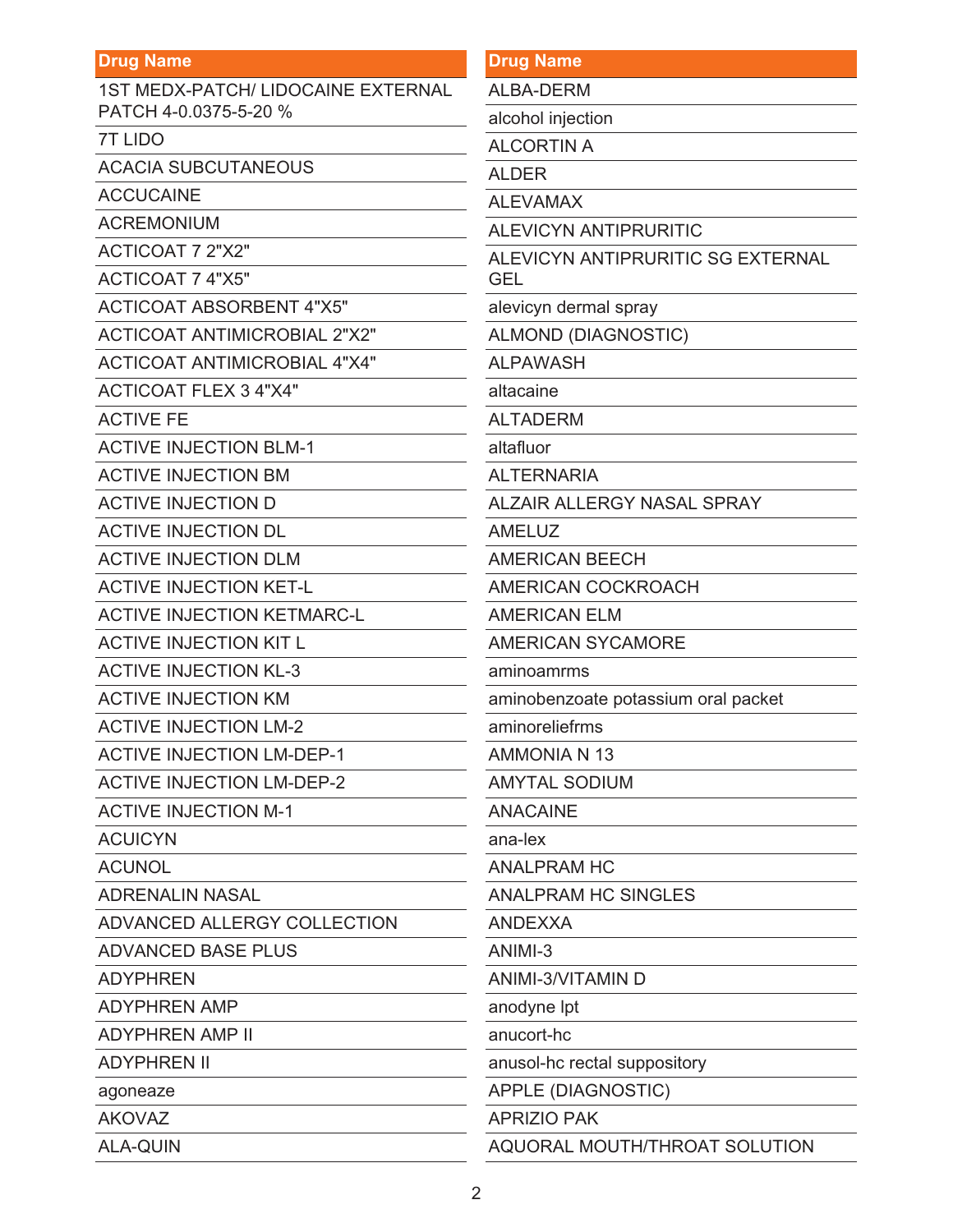ARESTIN

argatroban in sodium chloride intravenous solution 50 mg/50ml

argatroban intravenous solution 125 mg/125ml

ARIZONA CYPRESS

arzol silver nit applicators

ASCOR

ascorbic acid injection

ASCORBIC ACID INTRAVENOUS

ASTERO

ATOPADERM

ATOPICLAIR

ATRAPRO CP

ATRAPRO HYDROGEL

atropine sulfate injection solution 0.4 mg/ml, 1 mg/ml, 8 mg/20ml

atropine sulfate injection solution prefilled syringe 0.5 mg/5ml, 1 mg/10ml

ATROPINE SULFATE OPHTHALMIC EMULSION

AUREOBASIDIUM

AUSTRALIAN PINE

AUXIPRO VANISHING

avar cleanser

AVAR EXTERNAL PAD

AVAR LS

AVAR LS CLEANSER

avar-e emollient

avar-e green

AVAR-E LS

AVENOVA

AVIDOXY DK

AVOCADO (DIAGNOSTIC)

AXIFOL

AZEDRA DOSIMETRIC

AZEDRA THERAPEUTIC

B-12 COMPLIANCE INJECTION

BACMIN

**BAHIA** 

BAL-CARE DHA

#### **Drug Name**

BALD CYPRESS

BANANA (DIAGNOSTIC)

BASE W301

BAYBERRY (WAX MYRTLE)

BEEF (DIAGNOSTIC)

belladonna alkaloids-opium

BENSAL HP

BENZAC AC WASH EXTERNAL LIQUID

benzepro creamy wash

BENZEPRO EXTERNAL

BENZEPRO EXTERNAL FOAM 5.2 %, 9.7 %

benzepro external foam 5.3 %

BENZEPRO EXTERNAL LIQUID

benzepro foaming cloths

benzepro short contact

BENZIQ

BENZIQ LS

BENZIQ WASH

BENZODOX

benzoin compound

benzoin external tincture

BENZOYL PEROX-HYDROCORTISONE

benzoyl peroxide external foam 9.8 %

BENZOYL PEROXIDE EXTERNAL GEL 6.5 %, 8 %

BENZOYL PEROXIDE FORTE- HC

BERMUDA GRASS

BESER EXTERNAL KIT

BETA 1 KIT

BETALIDO

BETALOAN SUIK

BETAMETHASONE COMBO

BETAMETHASONE SOD PHOS & ACET

BETAMETHASONE SODIUM PHOSPHATE INJECTION

BEVACIZUMAB

BHI URI-CONTROL

bio glo

BIOFREQUENCY INSOLES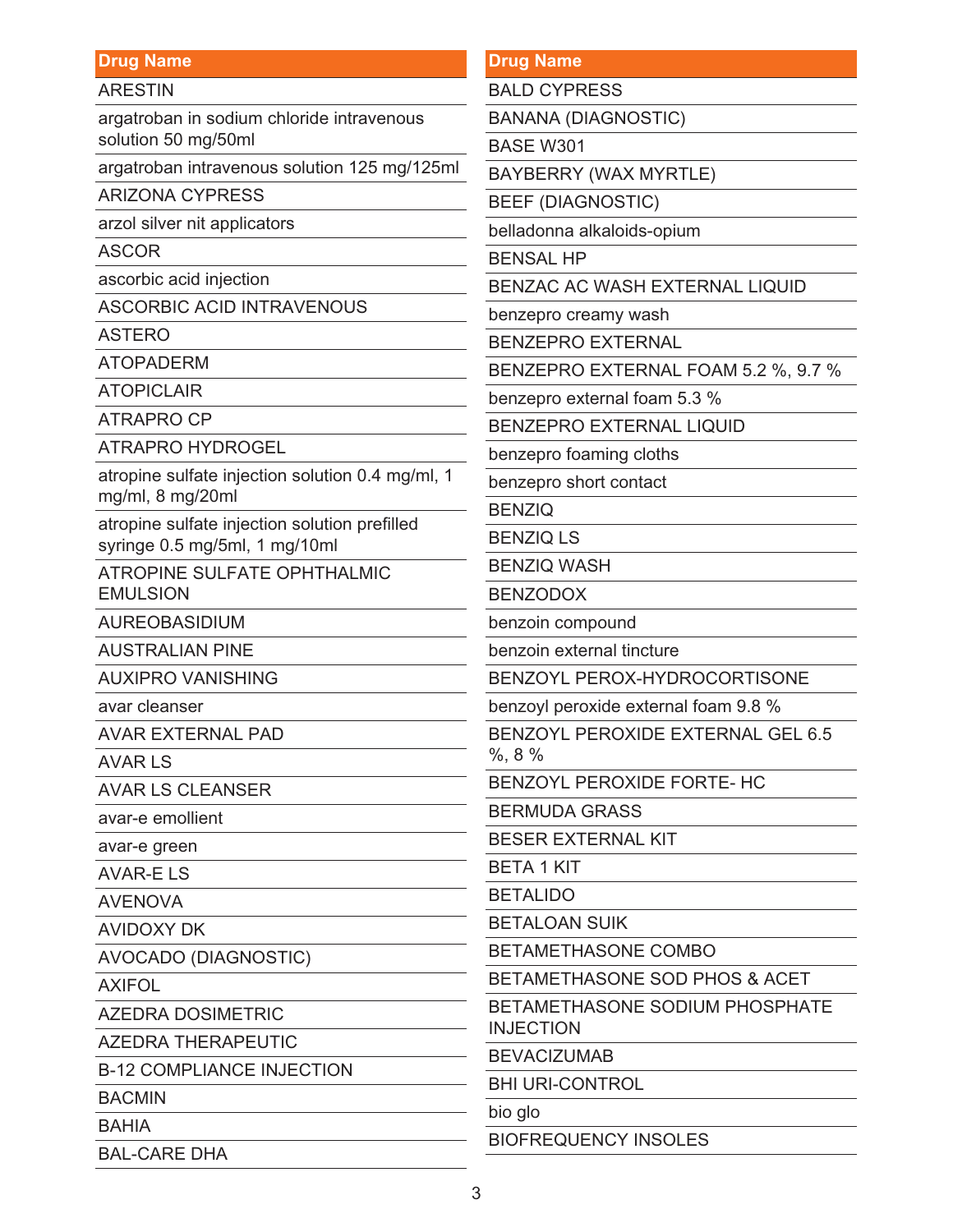bio-statin oral powder

**BIVALIRUDIN-SODIUM CHLORIDE** 

**BLACK WALNUT POLLEN** 

**BLACK WILLOW** 

**BOCASAL** 

**BOTRYTIS** 

**BOX ELDER** 

bp  $10-1$ 

**BP CLEANSING WASH** 

bp foam

bp wash external liquid 2.5 %, 7 %

bpo

**BRIDION** 

BRIMONIDINE-DORZOLAMIDE

**BROME** 

**BROMPHENIRAMINE MALEATE INTRAMUSCULAR** 

**BUPIVACAINE HCL INJECTION SOLUTION** 312.5 MG/10ML

**BUPIVILOG** 

**CADIRAMD** 

CAFFEINE-SODIUM BENZOATE

calcium chloride

CALCIUM GLUCONATE SOLUTION 10 % **INTRAVENOUS** 

calcium gluconate solution 10 % intravenous

CALCIUM GLUCONATE-NACL **INTRAVENOUS SOLUTION 2-0.675** GM/100ML-%

CALCIUM-FOLIC ACID PLUS D

**CALIFORNIA PEPPER TREE** 

**CANDIDA ALBICANS EXTRACT** 

CANTALOUPE (DIAGNOSTIC)

**CANTHARIDIN EXTERNAL** 

CAPHOSOL MOUTH/THROAT SOLUTION

**CAPSFENAC PAK** 

**CARDIOVID PLUS** 

CARRASYN HYDROGEL WOUND DRESS

**CASEIN (DIAGNOSTIC)** 

**CAT HAIR EXTRACT** 

#### **Drug Name**

**CATTLE EPITHELIUM** 

**CEDAR ELM** 

**CEFUROXIME SODIUM-NACL** 

**CELA BASE** 

celacyn gel external

**CELACYN GEL EXTERNAL** 

**CELLPAD** 

cem-urea

**CENTANY AT** 

**CERACADE** 

ceramax external cream

**CERAMAX EXTERNAL LOTION** 

cerovel external lotion

cervical specimen collection

CETACAINE EXTERNAL AEROSOL

CETACAINE EXTERNAL LIQUID

CHEW-HESIVE

CHICKEN MEAT (DIAGNOSTIC)

choline-mag trisalicylate

CHONDROITIN SULFATE OPHTHALMIC

**CHRYSADERM DAY** 

**CHRYSADERM NIGHT** 

cicatrace pad

ciclopirox treatment

**CIFEREX** 

**CIFRAZOL** 

CITRANATAL 90 DHA ORAL 90-1 & 300 MG

CITRANATAL ASSURE ORAL 35-1 & 300 MG

**CITRANATAL B-CALM** 

CITRANATAI DHA

CITRANATAL HARMONY ORAL CAPSULE 27-1-260 MG

**CITRANATAL MEDLEY** 

CITRANATAI RX

**CLADOSPORIUM CLADOSPORIOIDES** 

**CLADOSPORIUM SPHAEROSPERMUM** 

**CLINDACIN ETZ EXTERNAL KIT** 

**CLINDACIN PAC** 

**CLINIMIX N9G20E**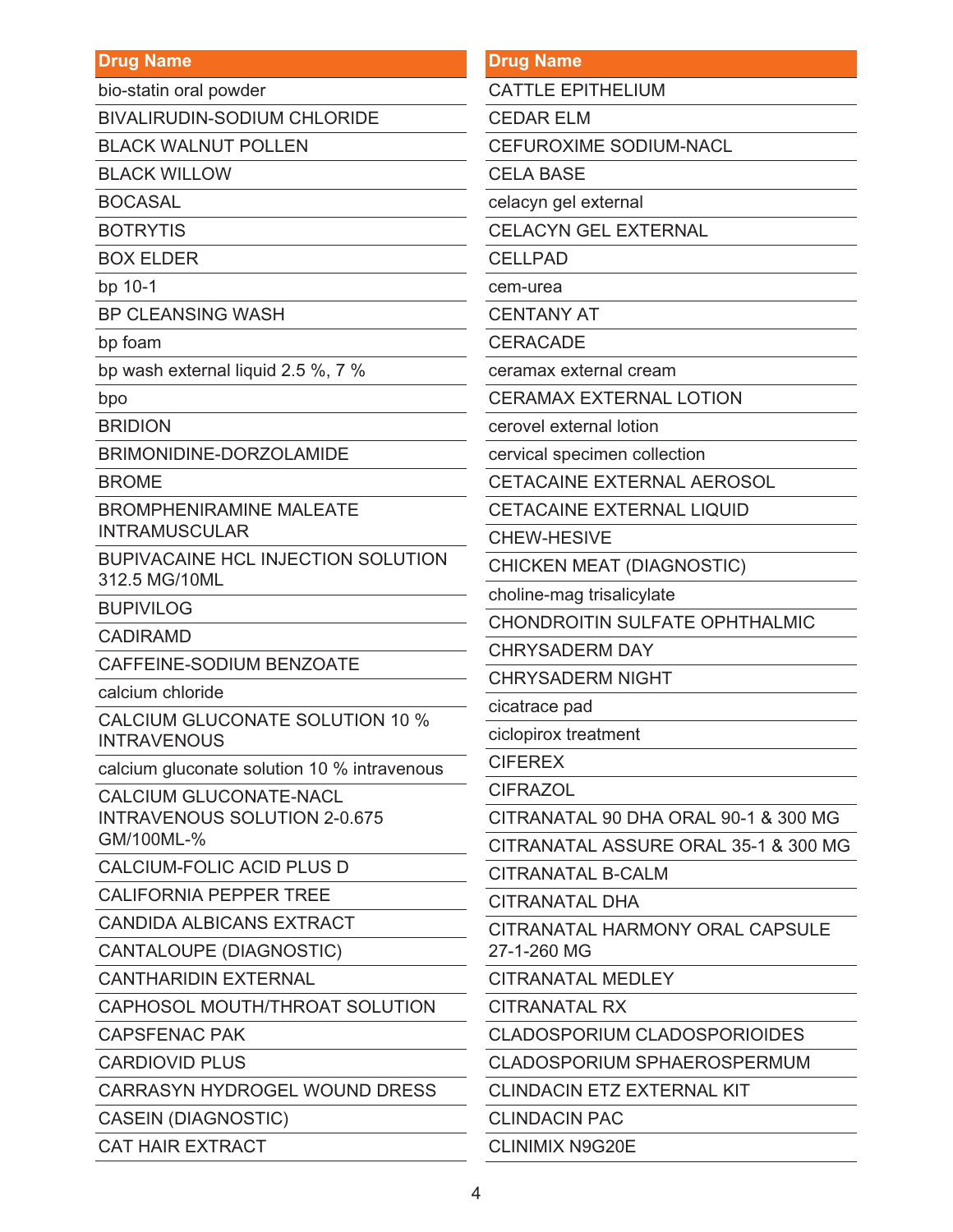| <b>Drug Name</b>                      | <b>Drug Name</b>                          |
|---------------------------------------|-------------------------------------------|
| clinpro 5000                          | dermacinrx prizopak                       |
| <b>CLODAN EXTERNAL KIT</b>            | <b>DERMACINRX PUREFOLIX</b>               |
| cocaine hcl external solution 4 %     | <b>DERMACINRX SURGICAL COMBOPAK</b>       |
| <b>COCAINE HCL NASAL</b>              | DERMACINRX SURGICAL PHARMAPAK             |
| <b>COCKLEBUR</b>                      | <b>DERMACINRX THERAZOLE PAK</b>           |
| COCOA BEAN (DIAGNOSTIC)               | <b>DERMACINRX TICANASE PAK</b>            |
| <b>COLCIGEL</b>                       | <b>DERMACINRX TOPICAL BASE</b>            |
| <b>COLLATYL</b>                       | <b>DERMACINRX ZRM</b>                     |
| <b>COMPACT SPACE CHAMBER/SM MASK</b>  | dermazene                                 |
| <b>CONTRAST ALLERGY PREMED PACK</b>   | DEXAMETHASONE ACE & SOD PHOS              |
| <b>CONVENIENCE PAK</b>                | DEXAMETHASONE SOD PHOS-BUPIV              |
| <b>COPASIL EXTERNAL</b>               | DEXAMETHASONE-MOXIFLOXACIN                |
| <b>CORN POLLEN</b>                    | DEXAMETH-MOXIFLOX-KETOROLAC               |
| <b>CORTANE-B EXTERNAL</b>             | <b>DEXERYL</b>                            |
| covaryx                               | <b>DEXLIDO</b>                            |
| covaryx hs                            | <b>DEXLIDO-M</b>                          |
| <b>CRAB (DIAGNOSTIC)</b>              | <b>DEXOPIN</b>                            |
| <b>CREAM BASE</b>                     | <b>DEXTENZA</b>                           |
| <b>CREAM BASE NIOSOMES</b>            | dextrose intravenous solution 50 %        |
| <b>CREAM CONCENTRATE</b>              | DFS DR/MS/MENTH/CAP PAK                   |
| <b>CREAM-HEAVY BASE NIOSOMES</b>      | <b>DFS/MS/MENTH/CAP PAK</b>               |
| <b>CURVULARIA</b>                     | <b>DIAB EXTERNAL GEL</b>                  |
| <b>CUTIS PLUS</b>                     | DIAB F.D.G. FREEZE-DRIED                  |
| cyclobenzaprine hcl oral tablet 10 mg | DIALYVITE SUPREME D                       |
| <b>CYCLOSPORINE IN KLARITY</b>        | diclofenac sodium transdermal gel 3 %     |
| <b>CYSTADANE</b>                      | diclofex dc combination therapy pack 1.5- |
| cytra k crystals                      | 0.025%                                    |
| <b>DEBACTEROL</b>                     | <b>DICLOFONO</b>                          |
| <b>DEFITELIO</b>                      | diclopak                                  |
| dehydrated alcohol injection          | <b>DICLOPR</b>                            |
| <b>DELUO</b>                          | diclosaicin                               |
| DERMACINRX ANALGESIC COMBOPAK         | <b>DICLOVIX</b>                           |
| DERMACINRX AZENASE PAK                | <b>DICLOZOR</b>                           |
| DERMACINRX CLORHEXACIN                | <b>DMT SUIK</b>                           |
| DERMACINRX DUOPATCH PHARMAPAK         | <b>DOG EPITHELIUM</b>                     |
| dermacinrx empricaine                 | <b>DOG FENNEL</b>                         |
| DERMACINRX LEXITRAL PHARMAPAK         | <b>DONNATAL</b>                           |
| DERMACINRX NEUROTRAL PHARMAPAK        | <b>DOUBLEDEX</b>                          |
| <b>DERMACINRX PHN</b>                 | <b>DRECHSLERA</b>                         |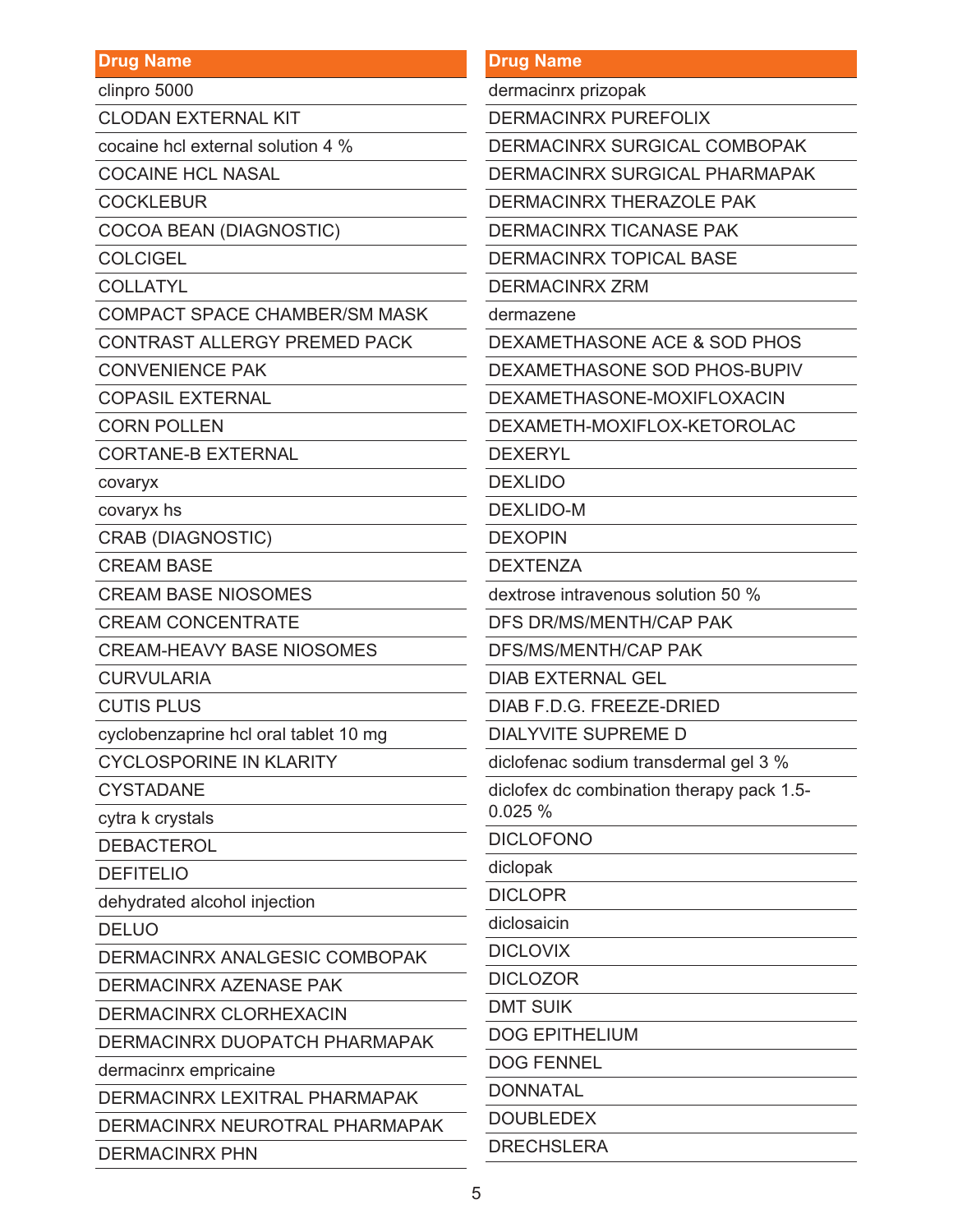| <b>Drug Name</b>                          | <b>Drug Name</b>                                               |  |
|-------------------------------------------|----------------------------------------------------------------|--|
| <b>DRITHO-CREME HP</b>                    | EPINEPHRINESNAP-EMS                                            |  |
| <b>DSUVIA</b>                             | EPINEPHRINESNAP-V                                              |  |
| <b>DUET DHA 400</b>                       | <b>EPISNAP</b>                                                 |  |
| DUET DHA BALANCED ORAL 25-1 & 267 MG      | EQUAPAX/ATORVASTATIN/COQ10                                     |  |
| <b>DURACHOL</b>                           | EQUAPAX/IBUPROFEN/MINREX                                       |  |
| DUST MITE MIXED ALLERGEN EXT              | <b>ERGOCAL</b>                                                 |  |
| DYNABAC 5.0                               | <b>ESCAVITE D</b>                                              |  |
| DYURAL-40                                 | escavite lq oral liquid                                        |  |
| DYURAL-80                                 | <b>ESKATA</b>                                                  |  |
| <b>DYURAL-L</b>                           | <b>ESOMEP-EZS</b>                                              |  |
| <b>DYURAL-LM</b>                          | est estrogens-methyltest                                       |  |
| <b>EASTERN COTTONWOOD</b>                 | est estrogens-methyltest ds                                    |  |
| <b>ECZEMOL</b>                            | est estrogens-methyltest hs                                    |  |
| eemt                                      | <b>EXYDERM</b>                                                 |  |
| eemt hs                                   | E-Z-DISK                                                       |  |
| <b>EGG WHITE (DIAGNOSTIC)</b>             | $E-Z-HD$                                                       |  |
| <b>EHA</b>                                | E-Z-PAQUE                                                      |  |
| <b>ELCYS</b>                              | E-Z-PASTE                                                      |  |
| <b>ELETONE</b>                            | <b>FAGRON LS PLUS</b>                                          |  |
| <b>ELETONE TWINPACK</b>                   | <b>FAGRON NATURAL</b>                                          |  |
| <b>ELLZIA PAK</b>                         | <b>FAGRON SUPREME</b>                                          |  |
| <b>EMOLIVAN</b>                           | FALESSA ORAL KIT 20-1-0.1 MCG-MG                               |  |
| <b>EMOLLIENT BASE</b>                     | <b>FEM PH</b>                                                  |  |
| <b>EMULSION SB</b>                        | <b>FENTANYL CITRATE INTRAVENOUS</b>                            |  |
| <b>ENBRACE HR</b>                         | <b>SOLUTION PREFILLED SYRINGE 100</b><br>MCG/2ML               |  |
| <b>ENGLISH PLANTAIN</b>                   |                                                                |  |
| <b>ENGYSTOL INJECTION</b>                 | <b>FENTANYL CITRATE-NACL EPIDURAL</b>                          |  |
| <b>ENLYTE</b>                             | FENTANYL CITRATE-NACL INTRAVENOUS<br>SOLUTION 5-0.9 MG/250ML-% |  |
| ENTERO VU ORAL SUSPENSION 24 %            | <b>FENTANYL CIT-ROPIVACAINE-NACL</b>                           |  |
| <b>ENTTY SPRAY EMULSION</b>               | EPIDURAL SOLUTION 0.2-0.15-0.9                                 |  |
| <b>ENZADYNE</b>                           | MG/100ML-%, 0.4-0.2-0.9 MG/200ML-%                             |  |
| <b>ENZOCLEAR</b>                          | FENTANYL-BUPIVACAINE-NACL EPIDURAL                             |  |
| ephedrine sulfate injection               | SOLUTION 0.6-0.125-0.9 MG/200ML-%                              |  |
| <b>EPICERAM</b>                           | <b>FERIVAFA</b>                                                |  |
| <b>EPICOCCUM</b>                          | <b>FIRE ANT</b>                                                |  |
| <b>EPICYN</b>                             | <b>FITALITE</b>                                                |  |
| epinephrine injection solution 30 mg/30ml | <b>FLEXIN</b>                                                  |  |
| epinephrine pf                            | <b>FLEXIPAK</b>                                                |  |
| EPINEPHRINE PROFESSIONAL                  | <b>FLEXIZOL COMBIPAK</b>                                       |  |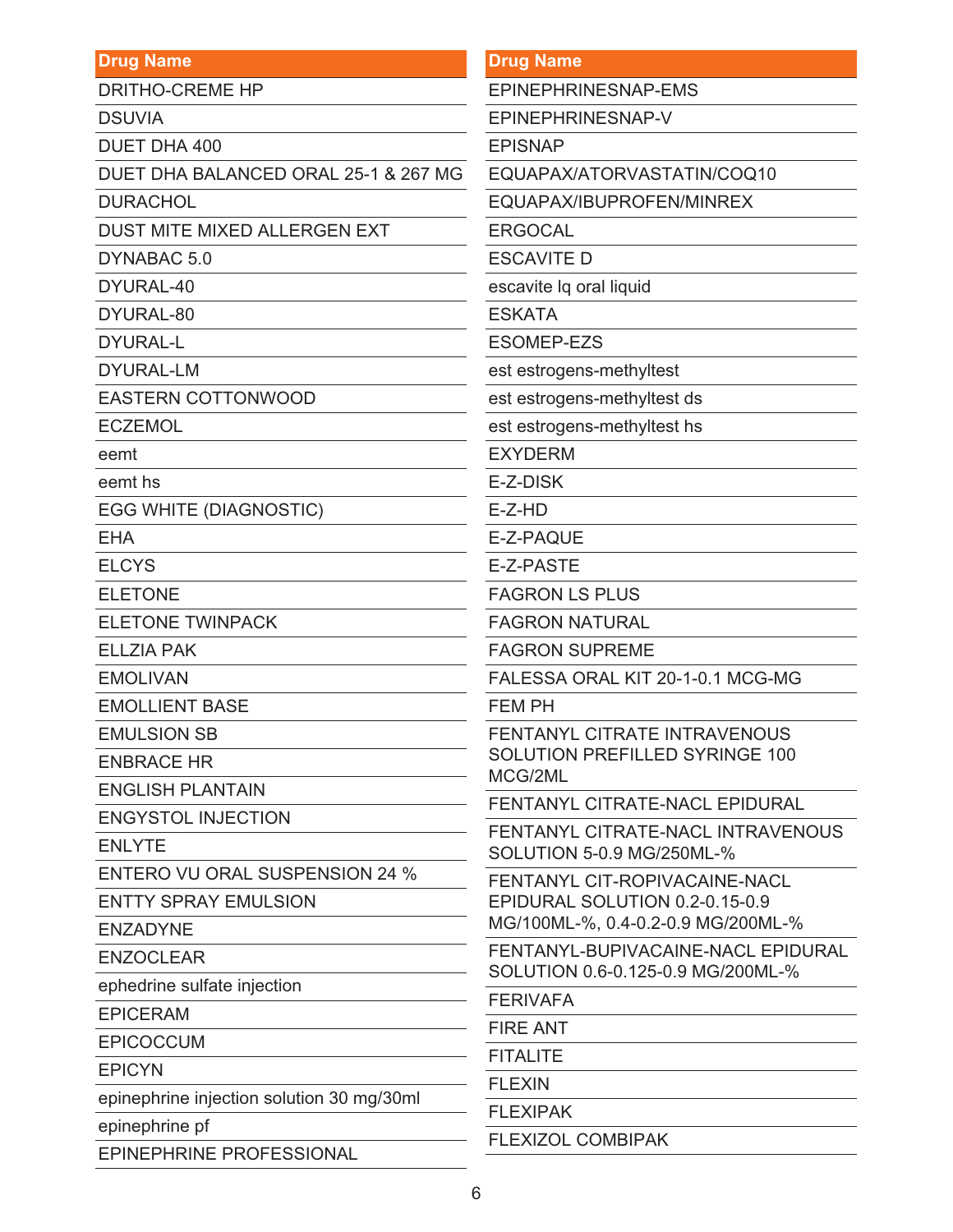| <b>FLORIVA ORAL LIQUID</b>          | grafco silve        |
|-------------------------------------|---------------------|
| FLORIVA ORAL TABLET CHEWABLE 0.5    | <b>GRAFIX C</b>     |
| <b>MG, 1 MG</b>                     | <b>GRAFIX C</b>     |
| flucaine                            | <b>GRAFIX C</b>     |
| <b>FLUOVIX</b>                      | <b>GRAFIX C</b>     |
| <b>FOLET DHA</b>                    | <b>GRAFIX C</b>     |
| <b>FOLET ONE</b>                    | <b>GRAFIX PI</b>    |
| <b>FOLI-D</b>                       | <b>GRAFIX PI</b>    |
| <b>FOLIKA-D</b>                     | <b>GRAFIX PI</b>    |
| <b>FOLITE</b>                       | <b>GRAFIX PI</b>    |
| <b>FOLVITE-D</b>                    | <b>GRAFIX PI</b>    |
| formaldehyde external solution 10 % | <b>GRAFIX X</b>     |
| FREEDOM ADAPTADERM EXTERNAL         | green glo li        |
| <b>FREEDOM DERMA SERUM</b>          | <b>HACKBER</b>      |
| <b>FREEDOM DERMA-D</b>              | <b>HEMATOG</b>      |
| <b>FREEDOM DERMA-N</b>              | <b>HEMETAB</b>      |
| FUL-GLO OPHTHALMIC STRIP 0.6 MG     | hemmorex            |
| ful-glo ophthalmic strip 1 mg       | <b>HEPMED</b>       |
| <b>FUNGIMEZ</b>                     | <b>HONEY BE</b>     |
| <b>FUSARIUM</b>                     | <b>HONEY BE</b>     |
| <b>FUSION SPRINKLES</b>             | <b>HORMONE</b>      |
| GATIFLOXACIN-DEXAMETHASONE          | <b>HORMONE</b>      |
| <b>GELCLAIR</b>                     | <b>HORSE EF</b>     |
| <b>GELFILM OPHTHALMIC</b>           | <b>HPR</b>          |
| <b>GEL-FLOW</b>                     | <b>HPR PLUS</b>     |
| <b>GELFOAM-JMI POWDER</b>           | <b>HPR PLUS</b>     |
| <b>GELFOAM-JMI SPONGE</b>           | <b>HPR PLUS</b>     |
| <b>GENADUR</b>                      | <b>HYCLODE</b>      |
| <b>GENICIN VITA-D</b>               | HYDRO 35            |
| <b>GENICIN VITA-Q</b>               | <b>HYDRO 40</b>     |
| <b>GENICIN VITA-S</b>               | hydrocortis         |
| <b>GERMAN COCKROACH</b>             | external            |
| GHRP2-GHRP6-SERMORELIN              | hydrocortis         |
| <b>GHRP2-SERMORELIN</b>             | rectal              |
| <b>GIAPREZA</b>                     | hydrocortis         |
| glycolic acid solution              | $2.5 - 1%$          |
| <b>GLYTACTIN RTD 10</b>             | hydrocortis         |
| <b>GOLDENROD</b>                    | hydrocortis<br>$\%$ |
| <b>GOPRELTO</b>                     | UVDDOCE             |

| <b>Drug Name</b>                                              |
|---------------------------------------------------------------|
| grafco silver nit applicator                                  |
| <b>GRAFIX CORE 1.5CM X 2CM</b>                                |
| <b>GRAFIX CORE 16MM</b>                                       |
| <b>GRAFIX CORE 2CM X 3CM</b>                                  |
| <b>GRAFIX CORE 3CM X 4CM</b>                                  |
| <b>GRAFIX CORE 5CM X 5CM</b>                                  |
| <b>GRAFIX PRIME 1.5CM X 2CM</b>                               |
| <b>GRAFIX PRIME 16MM</b>                                      |
| <b>GRAFIX PRIME 2CM X 3CM</b>                                 |
| <b>GRAFIX PRIME 3CM X 4CM</b>                                 |
| <b>GRAFIX PRIME 5CM X 5CM</b>                                 |
| GRAFIX XC 7.5CM X 15CM                                        |
| green glo lissamine green                                     |
| <b>HACKBERRY</b>                                              |
| <b>HEMATOGEN FA</b>                                           |
| <b>HEMETAB</b>                                                |
| hemmorex-hc rectal suppository 25 mg                          |
| <b>HEPMED</b>                                                 |
| <b>HONEY BEE VENOM PROTEIN</b>                                |
| <b>HONEY BEE VENOM SUBCUTANEOUS</b>                           |
| HORMONE CR HEAVY BASE NIOSOMES                                |
| <b>HORMONE CREAM BASE NIOSOMES</b>                            |
| <b>HORSE EPITHELIUM</b>                                       |
| <b>HPR</b>                                                    |
| <b>HPR PLUS</b>                                               |
| <b>HPR PLUS HYDROGEL</b>                                      |
| <b>HPR PLUS-MB HYDROGEL</b>                                   |
| <b>HYCLODEX</b>                                               |
| HYDRO 35                                                      |
| HYDRO 40                                                      |
| hydrocortisone ace-pramoxine cream 2.5-1 %<br>external        |
| hydrocortisone ace-pramoxine cream 2.5-1 %<br>rectal          |
| hydrocortisone ace-pramoxine rectal cream<br>$2.5 - 1%$       |
| hydrocortisone acetate rectal                                 |
| hydrocortisone-iodoquinol external cream 1-1<br>$\frac{0}{6}$ |

HYDROGEL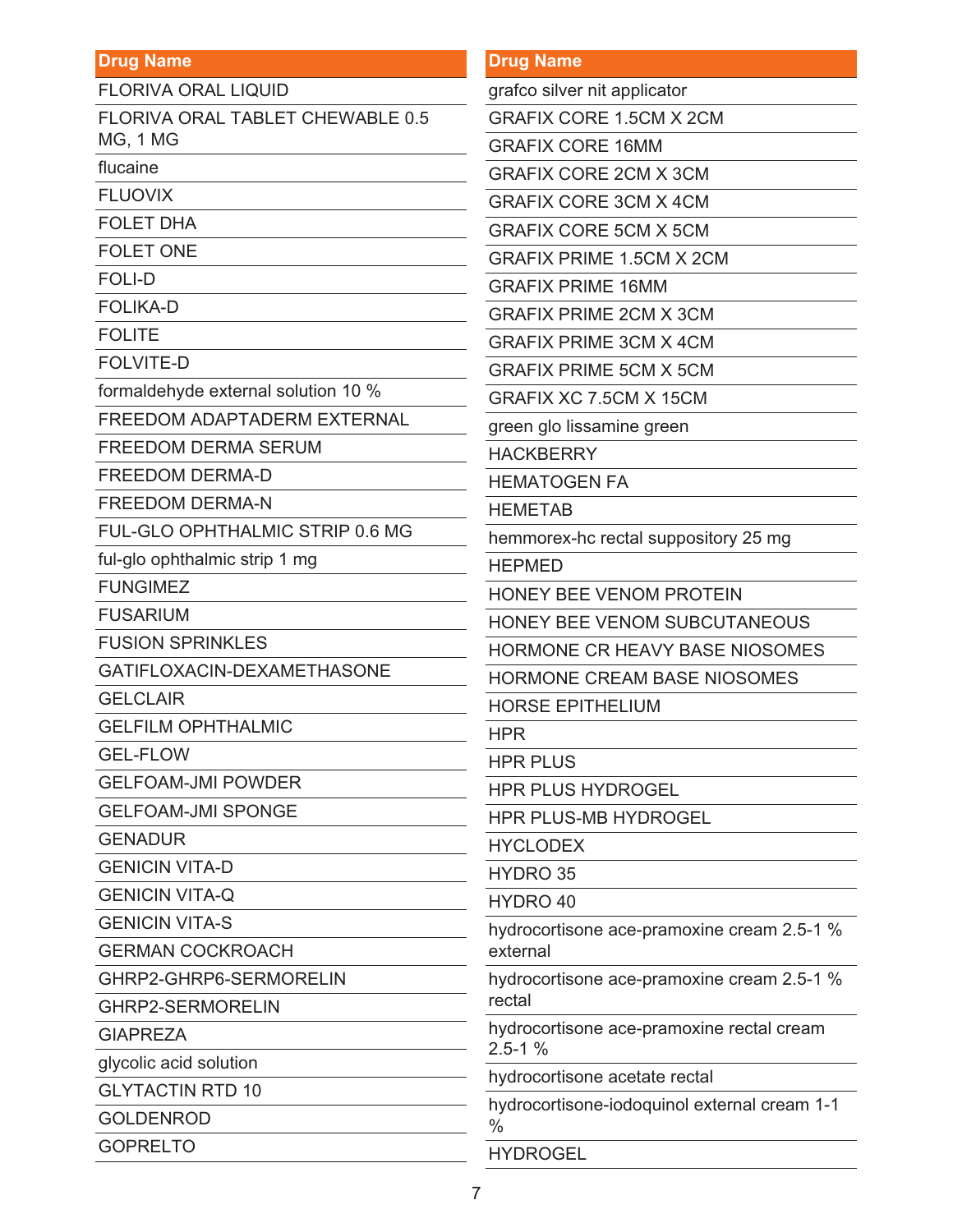| <b>Drug Name</b>                                                          | <b>Drug Name</b>                                        |
|---------------------------------------------------------------------------|---------------------------------------------------------|
| <b>HYDROMORPHONE HCL INJECTION</b><br><b>SOLUTION 1 MG/ML</b>             | KCL (IN NACL 0.9%) INTRAVENOUS<br>SOLUTION 40 MEQ/500ML |
| hydromorphone hcl injection solution 2 mg/ml                              | <b>KEDRAB INJECTION</b>                                 |
| hydromorphone hcl rectal                                                  | <b>KELARX</b>                                           |
| <b>HYDROMORPHONE HCL-NACL</b>                                             | <b>KENDALL AMORPHOUS WOUND</b>                          |
| <b>INTRAVENOUS SOLUTION 10-0.9</b>                                        | <b>KERAGEL</b>                                          |
| MG/100ML-%, 25-0.9 MG/50ML-%, 5-0.9<br>MG/50ML-%, 50-0.9 MG/50ML-%, 6-0.9 | <b>KERAGELT</b>                                         |
| MG/30ML-%                                                                 | <b>KERALAC EXTERNAL CREAM 47 %</b>                      |
| hydroquinone external cream                                               | KERALYT EXTERNAL GEL 6 %                                |
| <b>HYLATOPIC PLUS</b>                                                     | <b>KERALYT SCALP</b>                                    |
| <b>HYLIRA</b>                                                             | <b>KETOROCAINE-L</b>                                    |
| hyophen                                                                   | <b>KETOROCAINE-LM</b>                                   |
| hyoscyamine sulfate er oral tablet extended                               | KETOROLAC-BUPIV-KETAMINE                                |
| release 12 hour                                                           | KETOROLAC-ROPIV-KETAMINE                                |
| <b>HYPERLYTE-CR</b>                                                       | <b>KIVIK</b>                                            |
| <b>HYPERRAB S/D INJECTION SOLUTION 300</b><br>UNIT/2ML                    | <b>KLARITY-A</b>                                        |
| <b>HYPOCYN</b>                                                            | <b>KLARITY-B</b>                                        |
| IFE-BIMIX 30/1                                                            | <b>KLARITY-L</b>                                        |
| IFE-PG20                                                                  | klor-con/ef                                             |
| <b>ILUVIEN INTRAVITREAL</b>                                               | <b>KOCHIA</b>                                           |
| inflammacin                                                               | <b>K-PHOS</b>                                           |
| <b>INFLAMMATION REDUCTION PACK</b>                                        | K-PHOS NO 2                                             |
| <b>INFLATHERM COMBINATION THERAPY</b>                                     | K-PHOS-NEUTRAL                                          |
| <b>PACK</b>                                                               | <b>KYBELLA</b>                                          |
| <b>INOVA</b>                                                              | <b>LAMBS QUARTERS</b>                                   |
| INOVA 4/1 ACNE CONTROL THERAPY                                            | LATANOPROST-TIMOLOL MALEATE                             |
| <b>INOVA 8/2 ACNE CONTROL THERAPY</b>                                     | <b>LATRIX XM</b>                                        |
| <b>IODOQUIMEZ-HC</b>                                                      | <b>LAVARE WOUND WASH</b>                                |
| iodoquinol-hc-aloe polysacch                                              | I-cysteine hcl intravenous                              |
| iodoquinol-hydrocortisone-aloe                                            | <b>LDO PLUS</b>                                         |
| <b>IONSYS</b>                                                             | lecithin oral granules                                  |
| <b>IPAMORELIN ACETATE</b>                                                 | <b>LENSCALE</b>                                         |
| <b>IROSPAN 24/6</b>                                                       | <b>LEU TECHNELITE</b>                                   |
| isoxsuprine hcl oral                                                      | <b>LEVATIO</b>                                          |
| <b>JOHNSON GRASS</b>                                                      | <b>LEVBID</b>                                           |
| <b>JTT PHYSICIANS</b>                                                     | <b>LEVICYN</b>                                          |
| JUNE GRASS POLLEN STANDARDIZED                                            | levicyn dermal spray                                    |
| <b>KAMDOY</b>                                                             | <b>LEVSIN INJECTION</b>                                 |
| <b>KAPOK</b>                                                              | <b>LEVSIN ORAL TABLET</b>                               |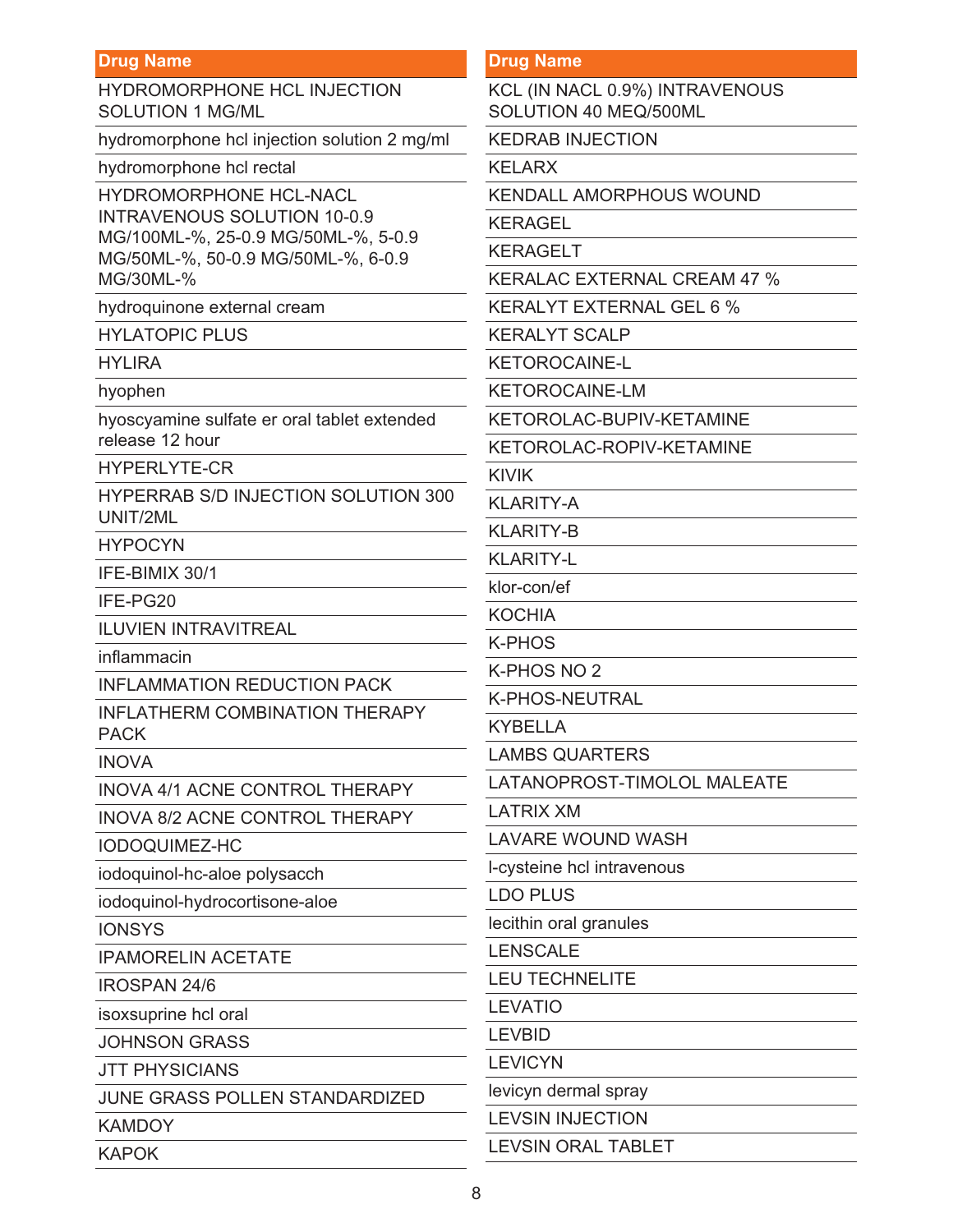| <b>Drug Name</b>                                                                                                                                                                                                                                                  | <b>Drug</b>          |
|-------------------------------------------------------------------------------------------------------------------------------------------------------------------------------------------------------------------------------------------------------------------|----------------------|
| <b>LEVSIN/SL</b>                                                                                                                                                                                                                                                  | <b>LIQUI</b>         |
| lido bdk                                                                                                                                                                                                                                                          | livixil              |
| lidocaine external ointment                                                                                                                                                                                                                                       | LMA                  |
| lidocaine hcl external cream 3 %                                                                                                                                                                                                                                  | <b>LMR</b>           |
| LIDOCAINE HCL EXTERNAL CREAM 4.12 %                                                                                                                                                                                                                               | <b>LOPF</b>          |
| lidocaine hcl external lotion                                                                                                                                                                                                                                     | <b>LORII</b>         |
| LIDOCAINE-EPINEPHRINE INTRAOCULAR                                                                                                                                                                                                                                 | <b>LOUT</b>          |
| LIDOCAINE-HYDROCORTISONE ACE<br><b>EXTERNAL CREAM 1-1 %</b>                                                                                                                                                                                                       | <b>LOYC</b><br>LT IN |
| lidocaine-hydrocortisone ace rectal                                                                                                                                                                                                                               | lugols               |
| LIDOCAINE-PHENYLEPHRINE                                                                                                                                                                                                                                           | <b>LUMA</b>          |
| LIDOCAINE-PHENYLEPHRINE-BSS                                                                                                                                                                                                                                       | <b>LUTA</b>          |
| lidocaine-prilocaine external kit                                                                                                                                                                                                                                 | <b>LUXA</b>          |
| <b>LIDOCIDEX I</b>                                                                                                                                                                                                                                                | <b>LYMF</b>          |
| <b>LIDOCILONE I</b>                                                                                                                                                                                                                                               | <b>MACI</b>          |
| LIDO-EPINEPHRINE-TETRACAINE                                                                                                                                                                                                                                       | mang                 |
| lidolog                                                                                                                                                                                                                                                           | <b>MARE</b>          |
| <b>LIDOPAC</b>                                                                                                                                                                                                                                                    | <b>MARE</b>          |
| lidopin external cream 3 %                                                                                                                                                                                                                                        | <b>MARI</b>          |
| LIDOPIN EXTERNAL CREAM 3.25 %                                                                                                                                                                                                                                     | marlio               |
| lidopril external kit                                                                                                                                                                                                                                             | <b>MARI</b>          |
| lidopril xr                                                                                                                                                                                                                                                       | <b>MARI</b>          |
| lido-prilo caine pack                                                                                                                                                                                                                                             | <b>MAR</b>           |
| <b>LIDOPURE PATCH</b>                                                                                                                                                                                                                                             | <b>MAS</b>           |
| <b>LIDORX</b>                                                                                                                                                                                                                                                     | MB <sub>H</sub>      |
| LIDO-SORB<br><u> 1980 - Johann Barn, mars an t-Amerikaansk ferskeider (</u>                                                                                                                                                                                       | me/na                |
| <b>LIDOTHOL</b>                                                                                                                                                                                                                                                   | <b>MEAD</b>          |
| <b>LIDOTRAL</b><br>the control of the control of the control of the                                                                                                                                                                                               | <b>MEDI</b>          |
| <b>LIDOTREX</b>                                                                                                                                                                                                                                                   | <b>MEDI</b>          |
| <b>LIDOZION</b><br>$\label{eq:2.1} \frac{1}{\sqrt{2}}\int_{\mathbb{R}^3}\frac{1}{\sqrt{2}}\left(\frac{1}{\sqrt{2}}\right)^2\left(\frac{1}{\sqrt{2}}\right)^2\left(\frac{1}{\sqrt{2}}\right)^2\left(\frac{1}{\sqrt{2}}\right)^2\left(\frac{1}{\sqrt{2}}\right)^2.$ | <b>MEDI</b>          |
| <b>LIOPEN ABSORPTION ENHANCING</b>                                                                                                                                                                                                                                | <b>MEDI</b>          |
| <b>LIPO CREAM BASE</b>                                                                                                                                                                                                                                            | <b>MEDF</b>          |
| <b>LIPOFOAM RX</b>                                                                                                                                                                                                                                                | <b>MEDF</b>          |
| <b>LIPOPEN ULTRA BASE</b><br><u> 1980 - Johann Barbara, martxa a</u>                                                                                                                                                                                              | <b>MELA</b>          |
| <b>LIPOSOMAL HEAVY</b>                                                                                                                                                                                                                                            | <b>MES</b>           |
| <b>LIPOSOMAL REGULAR</b><br><u> 1980 - Johann Barbara, martxa a</u>                                                                                                                                                                                               | MET/                 |
| <b>LIPOZYME</b>                                                                                                                                                                                                                                                   | <b>METH</b>          |
| <b>LIQUID E-Z-PAQUE</b>                                                                                                                                                                                                                                           | <b>METH</b>          |
| <b>LIQUID POLIBAR PLUS</b>                                                                                                                                                                                                                                        | $m$ $\alpha$ the     |

## **Name**

**IVIDA HYDRATION** 

pak

**MAD NASAL** 

**PLUS** 

ROX EXTERNAL KIT

D.

**TREX** 

ЭŃ

**JECTION KIT** 

s external

**ASON** 

**THERA** 

**MEND** 

**PHOMYOSOT X** 

anese sulfate intravenous

BETA-25

**BETA-L** 

**DEX-25** 

do

LIDO-25

**VATAL-F** 

**VONA SUIK** 

CARE-PAK

**YDROGEL** 

aphos/mb/hyo1

DOW FESCUE GRASS POLLEN

**IDERM** 

-DERM/L-RX

-DERM-RX

**-PATCH RX** 

ROLOAN II SUIK

ROLOAN SUIK

**ILEUCA** 

QUITE

**AXALL CP** 

**HAVER** 

**HAZEL** 

methenamine mandelate oral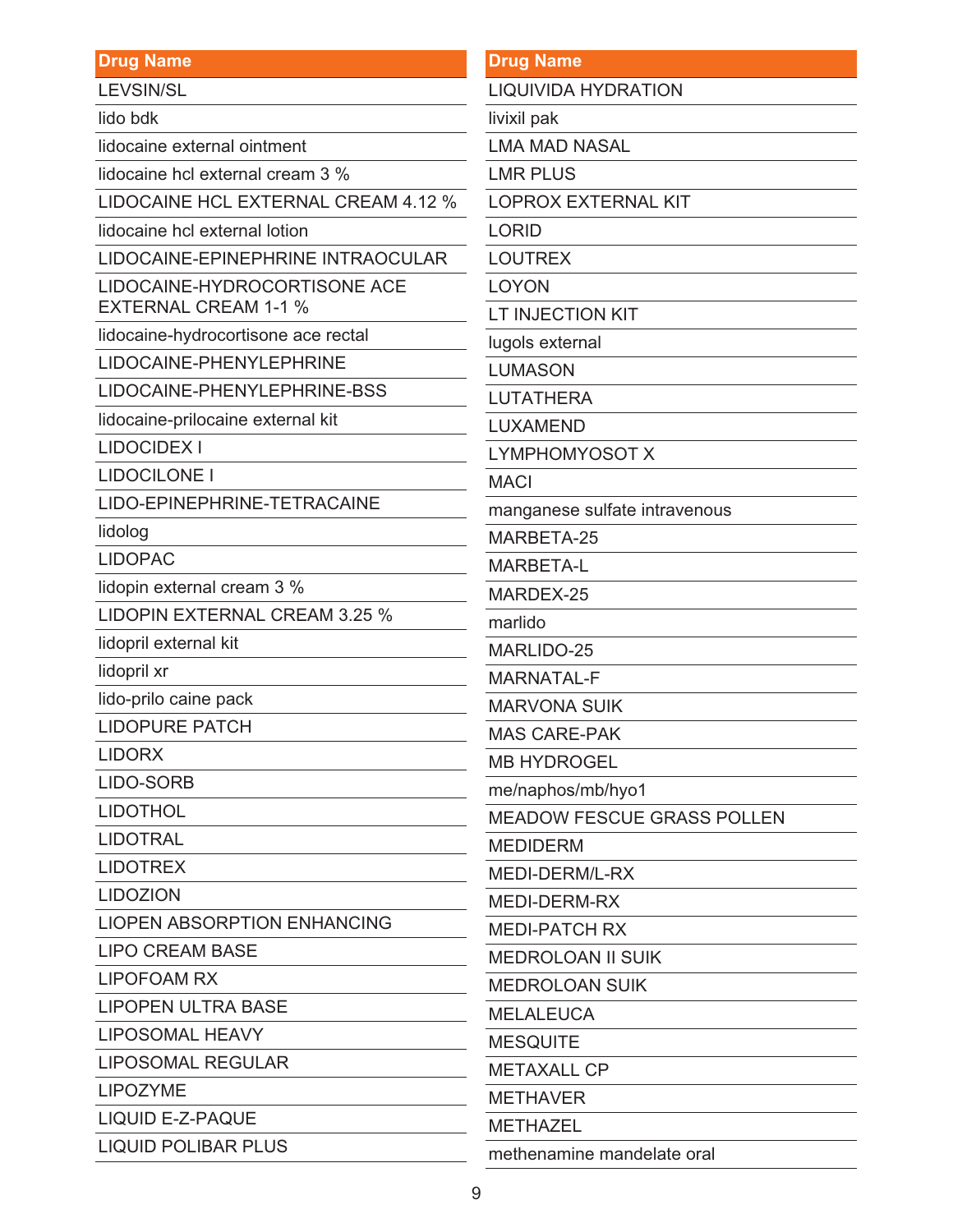| <b>Drug Name</b>                                                             | <b>Drug Name</b>                                                  |
|------------------------------------------------------------------------------|-------------------------------------------------------------------|
| methyl salicylate external liquid                                            | MOXIFLOXACIN HCL INTRAOCULAR                                      |
| methylene blue injection                                                     | <b>SOLUTION 5 MG/ML</b>                                           |
| METHYLPREDNISOLONE ACE-LIDO                                                  | MOXIFLOXACIN HCL INTRAOCULAR<br><b>SOLUTION PREFILLED SYRINGE</b> |
| <b>MICROCYN EXTERNAL GEL</b>                                                 | <b>MOXIFLOXACIN HCL-BSS</b>                                       |
| <b>MICROCYN SKIN AND WOUND</b>                                               | <b>MUCOR</b>                                                      |
| <b>MIDAZOLAM HCL-NACL</b>                                                    | <b>MUCOSITISRX</b>                                                |
| MIDAZOLAM HCL-SODIUM CHLORIDE                                                | <b>MUGARD</b>                                                     |
| <b>INTRAVENOUS SOLUTION 100-0.9</b><br>MG/100ML-%                            | <b>MUGWORT</b>                                                    |
| MIDAZOLAM-KETAMINE-ONDANSETRON                                               | <b>MULTIBASE</b>                                                  |
| <b>MIGRAINE PACK</b>                                                         | MULTI-SPECIALTY                                                   |
| <b>MIGRANOW</b>                                                              | MULTITRACE-4                                                      |
| <b>MIMYX</b>                                                                 | multitrace-4 concentrate                                          |
| <b>MIRODERM BIOLOGIC MATRIX FENES</b>                                        | <b>MULTITRACE-4 NEONATAL</b>                                      |
|                                                                              |                                                                   |
| <b>MIRODERM BIOLOGIC WOUND MATRIX</b>                                        | <b>MULTITRACE-4 PEDIATRIC</b>                                     |
| MITE (D. FARINAE)                                                            | MULTITRACE-5                                                      |
| MITE (D. PTERONYSSINUS)                                                      | multitrace-5 concentrate                                          |
| <b>MITOMYCIN INTRAVESICAL</b>                                                | multivitamin/fluoride oral solution                               |
| <b>MIXED ASPERGILLUS</b>                                                     | MY MDI FINGER PULSE OXIMETER                                      |
| <b>MIXED FEATHERS</b>                                                        | <b>MY MDI PORTABLE NEBULISER</b>                                  |
| <b>MIXED RAGWEED</b>                                                         | myferon 150 forte                                                 |
| <b>MIXED VESPID VENOM PROTEIN</b><br><b>INJECTION SOLUTION RECONSTITUTED</b> | mynephrocaps                                                      |
| <b>MIXED VESPID VENOM PROTEIN</b>                                            | <b>NALTREXONE SUBCUTANEOUS</b>                                    |
| <b>SUBCUTANEOUS</b>                                                          | NANDROLONE-TESTOSTERONE CYP                                       |
| <b>MKO MELT DOSE PACK</b>                                                    | NATACHEW ORAL TABLET CHEWAB<br>1 MG                               |
| mlk f1                                                                       | NATELLE ONE ORAL CAPSULE 28-1-                                    |
| mlk f <sub>2</sub>                                                           | <b>MG</b>                                                         |
| mlk f <sub>3</sub>                                                           | <b>NEOCERA</b>                                                    |
| MLK F4                                                                       | <b>NEOSALUS</b>                                                   |
| <b>MONSELS FERRIC SUBSULFATE</b>                                             | <b>NEOSALUS CP</b>                                                |
| <b>EXTERNAL</b>                                                              | NEO-SYNALAR EXTERNAL KIT                                          |
| <b>MORCIN</b>                                                                | <b>NEPHPLEX RX</b>                                                |
| <b>MORGIDOX COMBINATION</b>                                                  | <b>NESTABS DHA</b>                                                |
| morphine sulfate intravenous solution 1 mg/ml,<br>25 mg/ml, 50 mg/ml         | <b>NETSPOT</b>                                                    |
| morphine sulfate rectal                                                      | <b>NEUAC EXTERNAL KIT</b>                                         |
| MOSQUITO (DIAGNOSTIC)                                                        | NEURALGO-RHEUM                                                    |
| <b>MOUNTAIN CEDAR</b>                                                        | <b>NEUT</b>                                                       |
| <b>MOUSE EPITHELIUM</b>                                                      | <b>NEUTRASAL</b>                                                  |
|                                                                              |                                                                   |

RAL TABLET CHEWABLE 28-

ORAL CAPSULE 28-1-250

NIACIN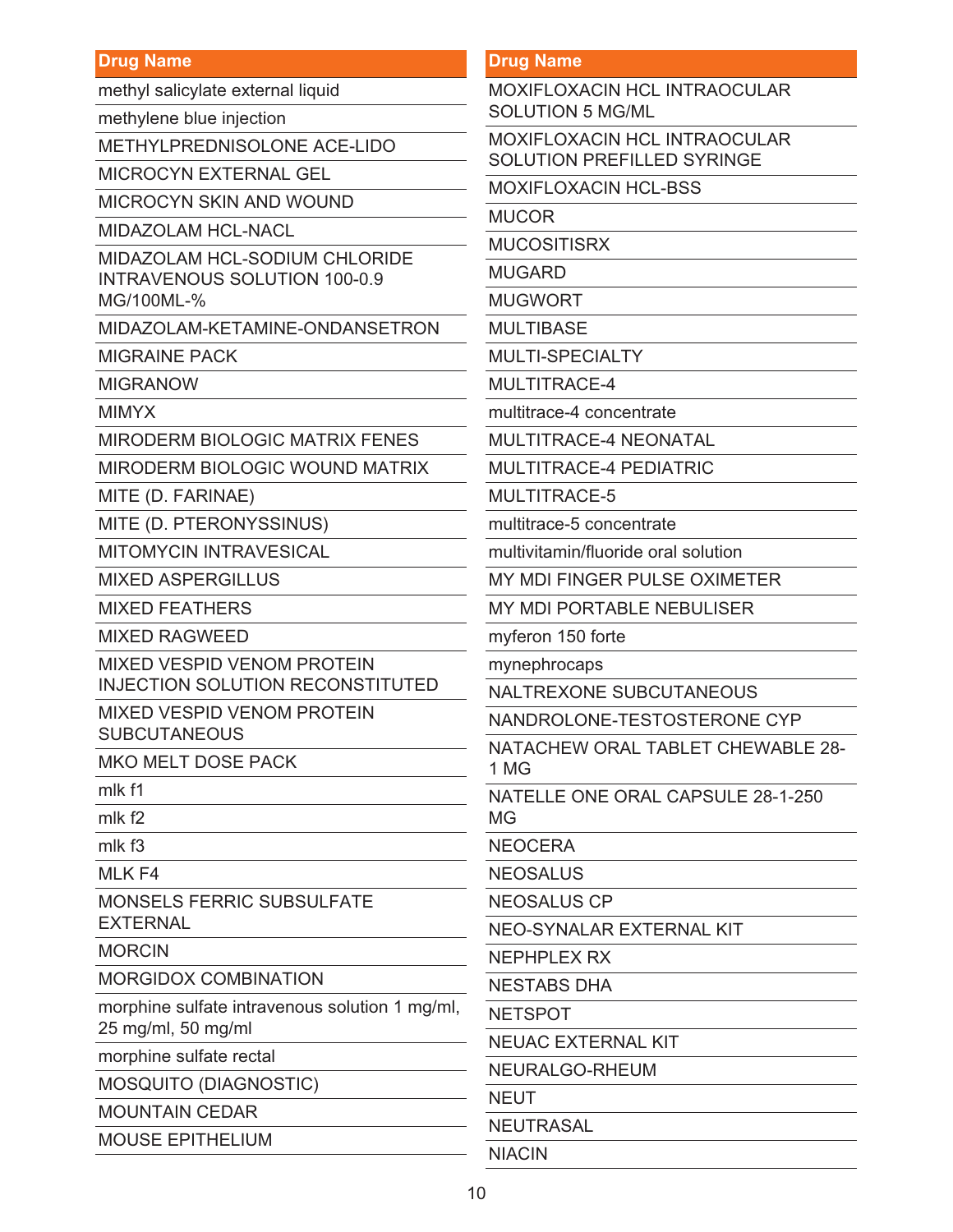| NIPRIDE RTU INTRAVENOUS SOLUTION<br>20-0.9 MG/100ML-%, 50-0.9 MG/100ML-% |
|--------------------------------------------------------------------------|
| nitroglycerin er oral capsule extended release<br>2.5 <sub>mg</sub>      |
| nitro-time                                                               |
| <b>NIVATOPIC PLUS</b>                                                    |
| <b>NOURILITE</b>                                                         |
| <b>NOURIVAN ANTIOX BASE</b>                                              |
| <b>NOVACORT EXTERNAL GEL 1-2 %</b>                                       |
| <b>NUCARACLINPAK</b>                                                     |
| <b>NUCARARXPAK</b>                                                       |
| <b>NUCORT</b>                                                            |
| <b>NUDERMRXPAK 120</b>                                                   |
| <b>NUDERMRXPAK 60</b>                                                    |
| nudiclo solupak                                                          |
| nudiclo tabpak                                                           |
| <b>NUDROXIPAK</b>                                                        |
| <b>NUDROXIPAK DSDR-50</b>                                                |
| <b>NUDROXIPAK DSDR-75</b>                                                |
| <b>NUDROXIPAK E-400</b>                                                  |
| <b>NUDROXIPAK I-800</b>                                                  |
| <b>NUDROXIPAK M-15</b>                                                   |
| <b>NUDROXIPAK N-500</b>                                                  |
| <b>NUMOISYN</b>                                                          |
| NUSURGEPAK SURGICAL PREP/CARE                                            |
| <b>NUTRASEB</b>                                                          |
| <b>NUTRIARX CREAMPAK</b>                                                 |
| <b>NUTRIDOX</b>                                                          |
| <b>NUVAIL</b>                                                            |
| <b>NUVAKAAN</b>                                                          |
| <b>NUVAZIL</b>                                                           |
| OASIS ULTRA MATRIX FENESTRATED<br><b>EXTERNAL SHEET 3X7CM</b>            |
| <b>OASIS ULTRA TRI-LAYER MATRIX</b><br><b>EXTERNAL SHEET 7X10CM</b>      |
| OASIS WOUND MATRIX FENESTRATED<br><b>EXTERNAL SHEET 3X7CM</b>            |
| OAT GRAIN (DIAGNOSTIC)                                                   |
| OCUVEL ORAL CAPSULE 0.5 MG                                               |
| <b>OLIVE TREE</b>                                                        |

| <b>Drug Name</b> |  |  |
|------------------|--|--|
|                  |  |  |

OMEGA-3 RX COMPLETE

OMEGA-3/D-3 WELLNESS PACK

**OMEGAVEN** 

opium

**ORACIT** 

**ORAFATE** 

**ORANGE (DIAGNOSTIC)** 

ORCHARD GRASS POLLEN

**ORMECA** 

ORTHO DF

oscimin sr

**OTIPRIO** 

**OVACE PLUS** 

**OVACE PLUS WASH** 

**OVACE WASH** 

PAINGO KFT

papaverine hcl injection

PAPAVERINE-PHENTOLAMINE

PAPAV-PHENTOLAMINE-ALPROSTADIL

paregoric

P-CARE 100MX

P-CARE D40

P-CARE D40G

P-CARE D40MX

P-CARE D80

P-CARE D80G COMBINATION

P-CARE D80MX

P-CARE K40

P-CARE K40G

P-CARE K40MX

P-CARE K80

P-CARE K80G

P-CARE K80MX

**P-CARE M** 

**P-CARE MG** 

**P-CARE X** 

PCCA ALADERM BASE

PCCA ANHYDROUS LIPODERM BASE

PCCA BIOPEPTIDE BASE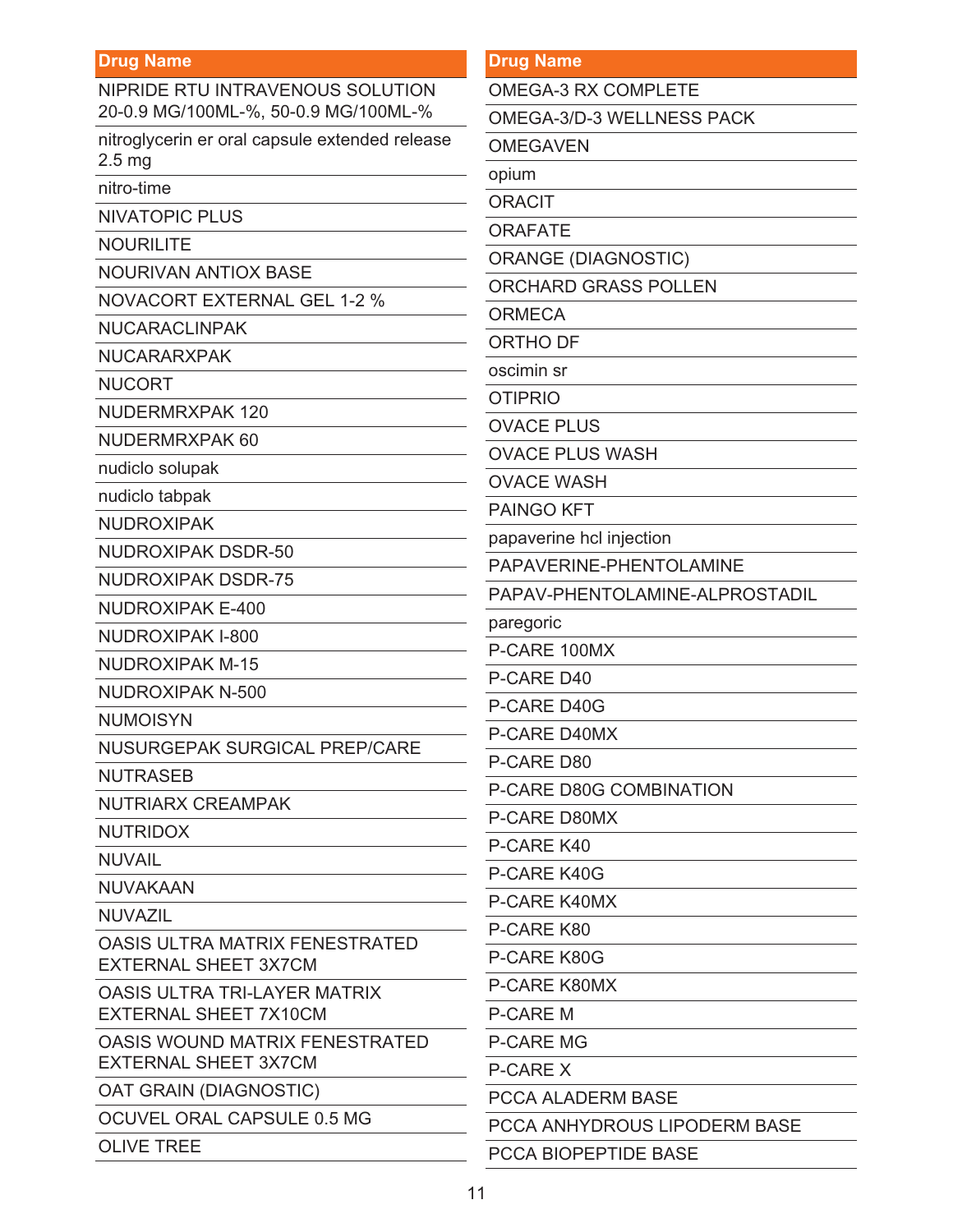| <b>Drug Name</b>                                 | <b>Drug Name</b>                                               |
|--------------------------------------------------|----------------------------------------------------------------|
| <b>PCCA LIPODERM BASE</b>                        | <b>PLEXION</b>                                                 |
| <b>PCCA MVC BASE</b>                             | PLEXION CLEANSER EXTERNAL LIQUID                               |
| <b>PCCA NATACREAM</b>                            | PLEXION CLEANSING CLOTH EXTERNAL                               |
| <b>PCCA POLYPEG BASE</b>                         | <b>PAD</b>                                                     |
| <b>PCCA VANISHING CREAM BASE</b>                 | pnv folic acid + iron                                          |
| PCCA VANISHING CREAM LIGHT                       | pnv-dha                                                        |
| <b>PCCA VANPEN BASE</b>                          | pnv-select                                                     |
| <b>PCP 100</b>                                   | POD-CARE 100C                                                  |
| PEANUT (DIAGNOSTIC)                              | POD-CARE 100CG                                                 |
| PECAN NUT (DIAGNOSTIC)                           | POD-CARE 100CMX                                                |
| <b>PECAN POLLEN</b>                              | POD-CARE 100K                                                  |
| <b>PENCREAM</b>                                  | POD-CARE 100KG                                                 |
| <b>PENDERM</b>                                   | POD-CARE 100KMX                                                |
| PENICILLIUM NOTATUM                              | podocon                                                        |
| <b>PENLEN</b>                                    | POINT OF CARE KM                                               |
| <b>PENTAPHENE BASE</b>                           | POINT OF CARE L.2                                              |
| PERENNIAL RYE GRASS POLLEN                       | <b>POINT OF CARE L.5</b>                                       |
| PHARMABASE COSMETIC                              | POINT OF CARE LM DEP 2                                         |
| PHARMABASE HEAVY                                 | <b>POINT OF CARE LM-2.2</b>                                    |
| phenazopyridine hcl oral tablet 200 mg           | POINT OF CARE LM-2.5                                           |
| phenobarbital sodium injection                   | POLIDOCANOL                                                    |
| phenobarbital-belladonna alk                     | POLYOXYL 40 STEARATE PELLET                                    |
| phenohytro                                       | PORK (DIAGNOSTIC)                                              |
| PHENYLBUTAZONE                                   | POTABA ORAL CAPSULE                                            |
| PHENYLEPHRINE HCL-NACL                           | potassium bicarbonate oral                                     |
| <b>INTRAVENOUS SOLUTION 50-0.9</b><br>MG/500ML-% | POTASSIUM CHLORIDE IN D5W<br>INTRAVENOUS SOLUTION 20 MEQ/250ML |
| PHLAG SPRAY                                      | potassium chloride oral packet                                 |
| PHOMA EXIGUA                                     | potassium citrate-citric acid oral solution                    |
| phospha 250 neutral                              | potassium phosphates                                           |
| phosphasal                                       | PR BENZOYL PEROXIDE                                            |
| phospho-trin 250 neutral                         | pr benzoyl peroxide wash                                       |
| <b>PHYSICIANS EZ USE B-12</b>                    | <b>PR CREAM</b>                                                |
| PHYSICIANS EZ USE JOINT/TUNNEL                   | pr natal 400                                                   |
| PHYSICIANS EZ USE M-PRED                         | pr natal 400 ec                                                |
| PHYSOSTIGMINE SALICYLATE INJECTION               | pr natal 430                                                   |
| <b>PHYTOBASE</b>                                 | <b>PRAMOSONE EXTERNAL CREAM 1-2.5 %</b>                        |
| PICO WOUND THERAPY SYSTEM                        | PRAMOSONE EXTERNAL OINTMENT                                    |
| PISTACHIO NUT (DIAGNOSTIC)                       | pramox                                                         |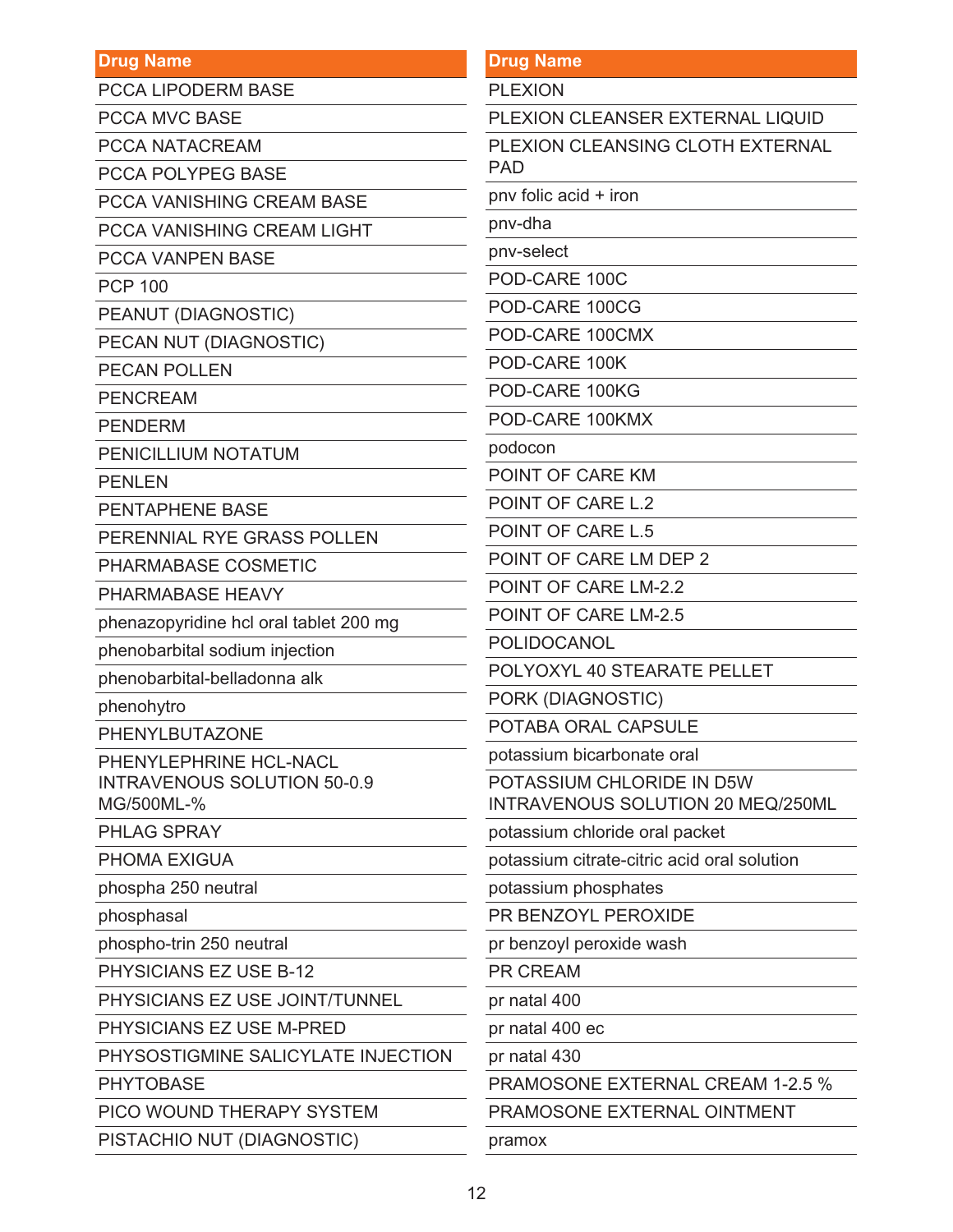**PRASTERA** 

**PRAXBIND** 

**PRE & POST SX POUCH** 

PREDNISOL ACE-MOXIFLOX-BROMFEN

prednisolone acetate p-f

PREDNISOLONE ACETATE-NEPAFENAC

PREDNISOLONE ACET-MOXIFLOXACIN

PREDNISOLONE-BROMFENAC

PREDNISOLONE-GATIFLOXACIN

PREDNISOLONE-MOXIFLOXACIN

PREDNISOLON-GATIFLOX-BROMFENAC

PREDNISOLON-MOXIFLOX-BROMFENAC

OPHTHALMIC SOLUTION 1-0.5-0.075 %

PREDNISOLON-MOXIFLOX-NEPAFENAC

premium lidocaine

**PREMIUM SCAR** 

**PRENAISSANCE** 

**PRENAISSANCE PLUS** 

prenatal 19 oral tablet chewable 29-1 mg

prenatal oral tablet 27-1 mg

prenatal vitamin plus low iron

**PRENATE** 

PRENATE AM

PRENATE DHA ORAL CAPSULE 18-0.6-0.4-300 MG

PRENATE ELITE ORAL TABLET 20-0.6-0.4 MG

PRENATE ENHANCE

PRENATE ESSENTIAL ORAL CAPSULE 18-0.6-0.4-300 MG

PRENATE MINI ORAL CAPSULE 18-0.6-0.4-350 MG

PRENATE PIXIE

PRENATE RESTORE

**PRESERA** 

PREVELEAK SURGICAL SEALANT

PREVIDOLRX ANALGESIC

previdolrx plus analgesic

prilolid

prilovix

#### **Drug Name**

**PRILOVIX LITE** 

prilovix plus

prilovix ultralite

priloxx lp

PRIMACARE ORAL CAPSULE

**PRIVET** 

**PRIZOTRAL** 

PRO-C-DURE 5

PRO-C-DURE 6

**PROCORT** 

PROCTOCORT RECTAL SUPPOSITORY

**PRODIGEN** 

PROMACTIN AA PLUS 20PE

**PROMISEB** 

**PROPEL** 

**PROPEL MINI** 

**PROTHELIAL** 

**PROTYL AG** 

**PROVAD** 

**PRUCLAIR** 

**PRUMYX** 

**P-SILOXAN DS** 

**PSORIZIDE FORTE** 

**PSORIZIDE ULTRA** 

**PYRIDIUM** 

**QUEEN PALM** 

**QUFLORA FE PEDIATRIC** 

**QUFLORA GUMMIES** 

quflora pediatric oral solution 0.5 mg/ml

quflora pediatric oral tablet chewable 0.25 mg

**QUINIXIL** 

**QUINJA** 

**QUTENZA** 

**QUTENZA (2 PATCH)** 

**RABBIT EPITHELIUM** 

**RADIAGEL** 

**RADIAPI FXRX** 

RAPID GFI RX

READYSHARP ANESTH + BETAMETH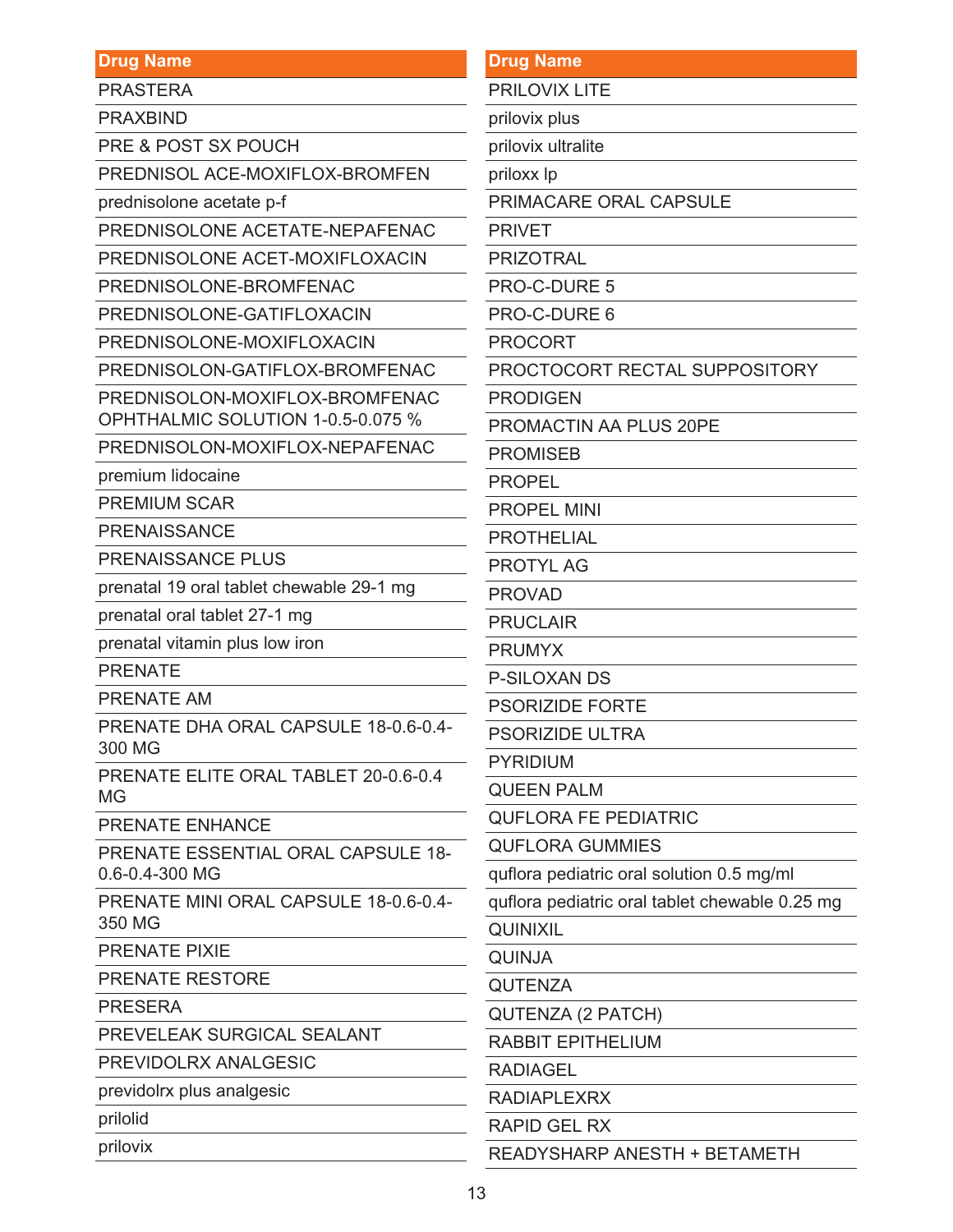| <b>Drug Name</b>                                        | <b>Drug Name</b>                      |
|---------------------------------------------------------|---------------------------------------|
| <b>READYSHARP ANESTH + DEXAMETH</b>                     | <b>ROUGH MARSH ELDER</b>              |
| READYSHARP ANESTH + KETOROLAC                           | <b>ROUGH PIGWEED</b>                  |
| <b>READYSHARP ANESTH + METHYLPRED</b>                   | <b>RUSSIAN THISTLE</b>                |
| READYSHARP BETAMETHASONE                                | <b>SA3 DERM</b>                       |
| READYSHARP DEXAMETHASONE                                | SACCHAROMYCES CEREVISIAE              |
| READYSHARP KETOROLAC                                    | <b>SAGEBRUSH</b>                      |
| <b>READYSHARP LIDOCAINE</b>                             | <b>SALEX EXTERNAL SHAMPOO</b>         |
| READYSHARP-A                                            | salicylic acid er                     |
| <b>RECK</b>                                             | salicylic acid external cream         |
| <b>RECURA</b>                                           | salicylic acid external foam          |
| <b>RED BIRCH</b>                                        | salicylic acid external gel           |
| <b>RED CEDAR</b>                                        | salicylic acid external liquid 27.5 % |
| <b>RED MAPLE</b>                                        | salicylic acid external lotion        |
| <b>RED MULBERRY</b>                                     | salicylic acid external shampoo       |
| <b>RED TOP GRASS POLLEN</b>                             | salicylic acid external solution 26 % |
| relador pak external kit                                | salicylic acid wart remover           |
| relador pak plus                                        | salicylic acid-cleanser               |
| <b>RELIZORB</b>                                         | salimez                               |
| <b>REMIGEN</b>                                          | <b>SALIMEZ FORTE</b>                  |
| <b>RENOVO</b>                                           | saline bacteriostatic                 |
| <b>RESET FOR ANDROID APP</b>                            | <b>SALIVAMAX</b>                      |
| <b>RESET FOR IOS APP</b>                                | salsalate oral                        |
| <b>RESET-O FOR ANDROID APP</b>                          | <b>SALT DURABLE CREAM</b>             |
| <b>RESET-O FOR IOS APP</b>                              | <b>SALT STABLE LS ADVANCED</b>        |
| <b>RESORCINOL-SULFUR</b>                                | <b>SALTSTABLE LO</b>                  |
| <b>RETISERT INTRAVITREAL</b>                            | <b>SALVAX</b>                         |
| <b>REVESTA</b>                                          | <b>SALVAX DUO PLUS</b>                |
| <b>REXAPHENAC</b>                                       | <b>SANADERMRX SKIN REPAIR</b>         |
| <b>REXASIL PATCH &amp; VITAMIN E LIQ</b>                | SANARE SCAR THERAPY                   |
| <b>RHIZOPUS</b>                                         | <b>SCALACORT DK</b>                   |
| <b>RICE (DIAGNOSTIC)</b>                                | <b>SCARCARE GEL-PAD KIT/LARGE</b>     |
| <b>ROPIDEX</b>                                          | <b>SCARCIN EXTERNAL GEL</b>           |
| ROPIVACAINE HCL INJECTION SOLUTION<br>33.4 MG/ML        | <b>SCARCIN EXTERNAL LIQUID</b>        |
|                                                         | <b>SCARSILK EXTERNAL</b>              |
| ROPIVACAINE HCL INJECTION SOLUTION<br>PREFILLED SYRINGE | <b>SCARZEN SKIN REPAIR</b>            |
| ROPIVACAINE HCL-NACL INJECTION                          | <b>SEBUDERM</b>                       |
| SOLUTION 0.2-0.9 %                                      | <b>SEDANARE</b>                       |
| ROPIV-CLONIDINE-KETOROLAC                               | <b>SELECT-OB</b>                      |
| ROSADAN EXTERNAL KIT                                    | SELECT-OB+DHA                         |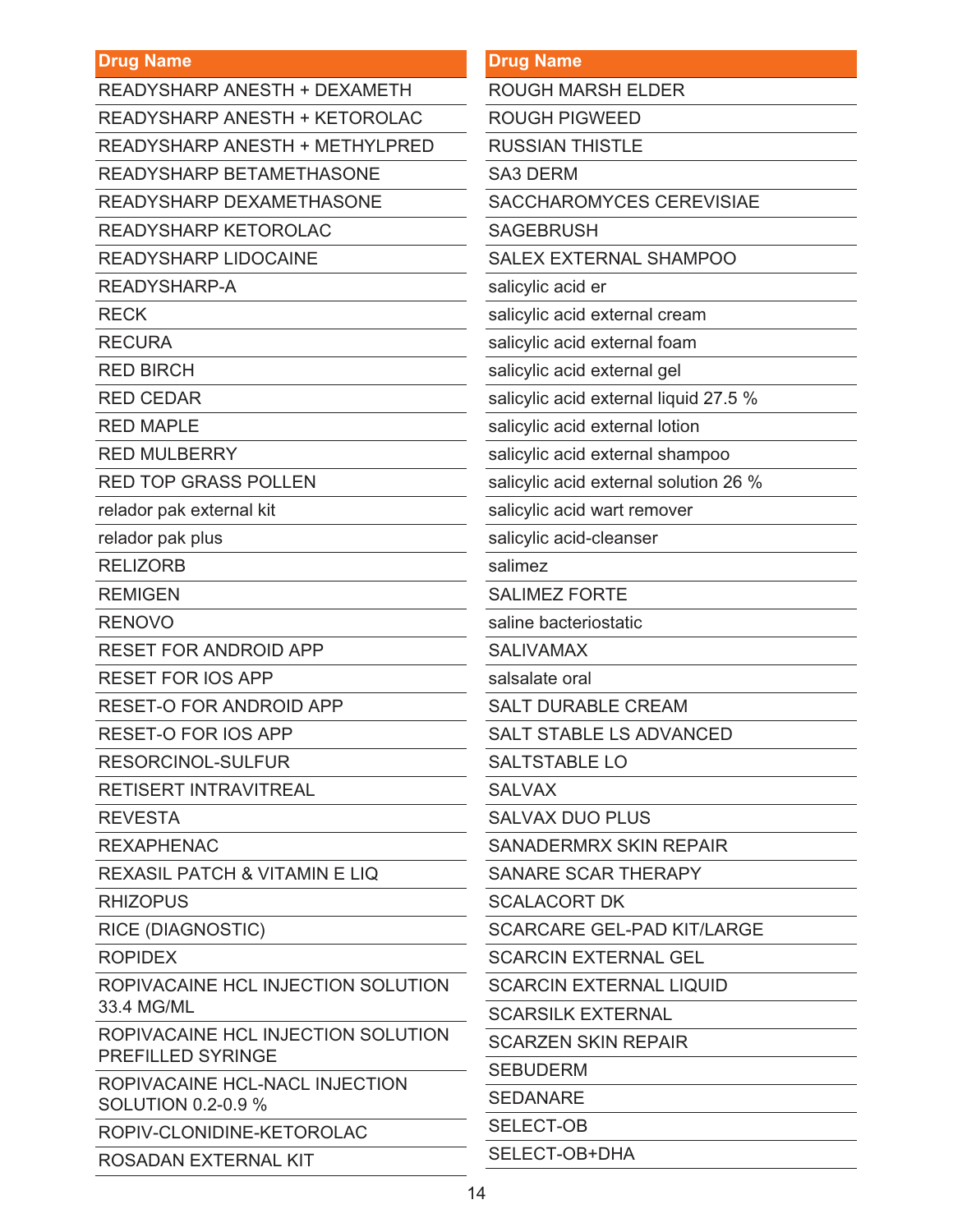SELENIOUS ACID INTRAVENOUS

SELENIUM INTRAVENOUS

selenium sulfide external shampoo

**SELRX** 

**SERAQUA** 

SESAME SEED (DIAGNOSTIC)

SHAGBARK HICKORY

SHEEP SORREL

SHORT RAGWEED POLLEN EXT

SHRIMP (DIAGNOSTIC)

SILIPAC

SILPROTEX PLUS

**SILTREX** 

silver nitrate external solution

sod citrate-citric acid

sodium acetate intravenous solution 4 meq/ml

sodium bicarbonate intravenous solution 4.2 %, 8.4 %

sodium chloride injection solution 0.9 %

sodium chloride intravenous solution 4 meq/ml

SODIUM CITRATE-GENTAMICIN SULF

sodium hyaluronate external gel

sodium phosphates intravenous solution 15 mmole/5ml, 45 mmole/15ml

sodium sulfacetamide external shampoo

sodium sulfacetamide wash liquid 10 % external

SODIUM SULFACETAMIDE WASH LIQUID 10 % EXTERNAL

**SOLYDRA** 

SOOTHEE EXTERNAL PATCH 0.5-0.0375-5- 2 %

SORREL/DOCK MIX

SOYBEAN (DIAGNOSTIC)

SPASCUPREEL INJECTION

SPEEDGEL RX

SPINY PIGWEED

**SSKI** 

sss 10-5 external cream

SSS 10-5 EXTERNAL FOAM

### **Drug Name**

**STEMPHYLIUM** 

sterile water for injection injection

STRAWBERRY (DIAGNOSTIC)

STROVITE FORTE ORAL TABLET

STROVITE ONE

sulfacetamide sodium external gel

sulfacetamide sodium external liquid

sulfacetamide sodium-sulfur external cream

sulfacetamide sodium-sulfur external emulsion

sulfacetamide sodium-sulfur external liquid

sulfacetamide sodium-sulfur external lotion

sulfacetamide sodium-sulfur external pad 10-4 %

sulfacetamide sodium-sulfur external suspension

sulfacetamide sod-sulfur wash external kit

sulfacetamide-sulfur in urea external emulsion

sulfacleanse 8/4

sulfamez wash

SUMADAN

SUMADAN WASH

SUMADAN XLT

SUMAXIN

SUMAXIN CP

SUMAXIN WASH

sure result dss premium pack

SURE RESULT O3D3 SYSTEM

**SUVICORT** 

SWEET CORN (DIAGNOSTIC)

SWEET GUM

SWEET VERNAL GRASS POLLEN

SX1 MEDICATED POST-OPERATIVE

SYMAX DUOTAB

symax-sl

symax-sr

SYNALAR (CREAM)

SYNALAR (OINTMENT)

SYNALAR TS

SYNERDERM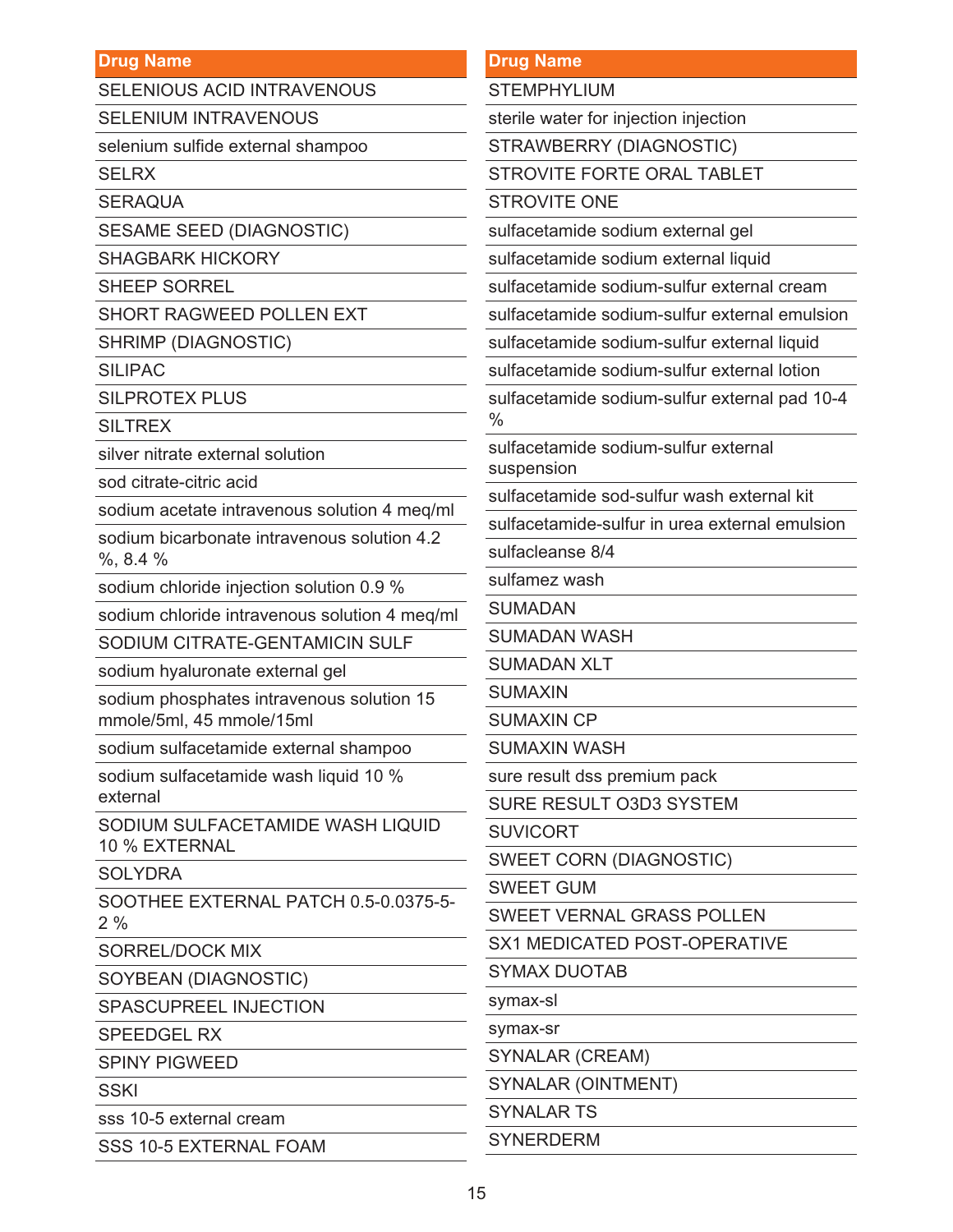SYNVEXIA TC

TALL RAGWEED

taron-crystals

**TECHNELITE** 

TESTONE CIK

TESTOSTERONE CYPIONATE & PROP

TESTOSTERONE CYPIONATE INJECTION

TESTOSTERONE CYPIONATE INTRAMUSCULAR SOLUTION 200 MG/ML

TESTOSTERONE ENANTHATE INJECTION

TESTOSTERONE IMPLANT PELLET 100 MG, 200 MG, 25 MG, 50 MG

TESTOSTERONE PROPIONATE INJECTION

tetracaine hcl injection

tetravisc

tetravisc forte

TETRIX EXTERNAL CREAM

TEXAVITE LQ

THERAHONEY EXTERNAL GEL

THRIVACIN 30

THRIVACIN DETOX

TIGHTENING BASE

TIMOLOL-BRIMON-DORZOL-LATANOPR

TIMOLOL-BRIMONIDINE-DORZOLAMID

TIMOLOL-DORZOLAMID-LATANOPROST

TIMOTHY GRASS POLLEN ALLERGEN

TOMATO (DIAGNOSTIC)

TOPIDEX

TORONOVA II SUIK

TORONOVA SUIK

TRACE ELEMENTS 4/PEDIATRIC

**TRANZGEL** 

TRAUMEEL EXTERNAL OINTMENT

TRAUMEEL INJECTION

TRAUMEEL ORAL TABLET

TRIAMCINOLONE ACETONIDE INJECTION SUSPENSION 40 MG/ML, 50 MG/ML

TRIAMCINOLONE DIACETATE INJECTION SUSPENSION 40 MG/ML

#### **Drug Name**

TRIAMCINOLONE DIACETATE PF INJECTION SUSPENSION 80 MG/2ML

TRIAMCINOLONE-MOXIFLOXACIN

TRIAMSIL COMBIPAK EXTERNAL THERAPY PACK

TRIAMSIL MULTIPAK

TRI-CHLOR

TRICHOPHYTON SUBCUTANEOUS

tricitrates

TRILOAN II SUIK

TRILOAN SUIK

TRI-MIX

TRIMO-SAN VAGINAL GEL 0.025-0.01 %

**TRINAZ** 

TROPICAMIDE-CYCLOPENTOLATE-PE

TROPICAMIDE-PHENYLEPHRINE

TROPIC-PROPARACA-PE-KETOROLAC

**TRUSKIN** 

tryptophan oral

turpentine external

ULTRADERM

ULTRASAL-ER

umecta mousse

URAMAXIN EXTERNAL GEL

urea external cream 39 %, 40 %, 41 %, 45 %, 47 %

UREA EXTERNAL FOAM

urea external lotion 40 %

urea external suspension 40 %

urea hydrating

urea in zn undecyl-lactic acid

urea nail external gel 45 %

urea-c40

uredeb

urelle

uremez-40

URESOL

uribel

URIMAR-T

uro-458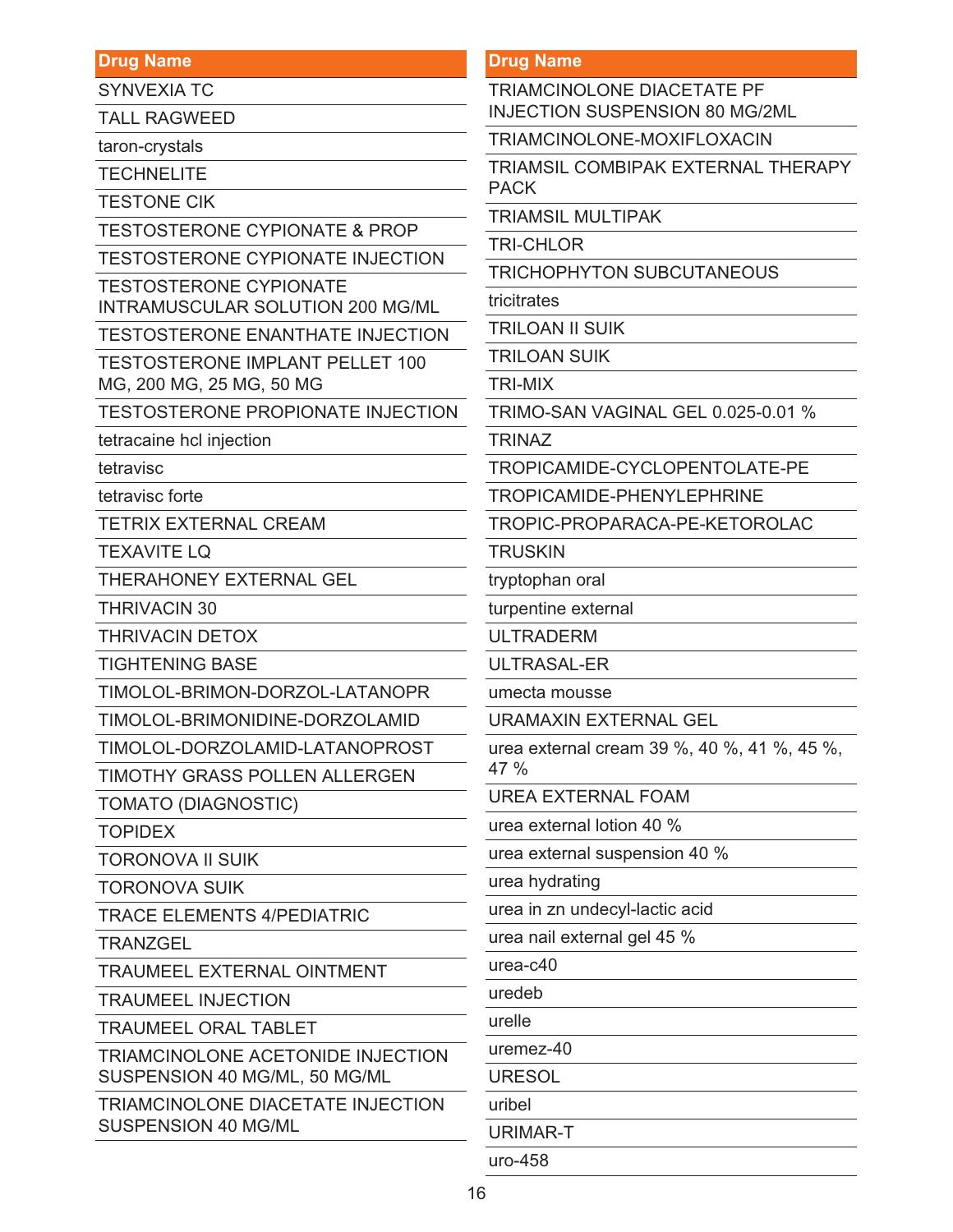#### **Drug Name** UROGESIC-BLUE uro-mp uryl ustell uticap utira-c UTOPIC VANISHING VANISHING CREAM BOTANICAL BASE VANISH-PEN VANOXIDE-HC VARIBAR HONEY VARIBAR NECTAR VARIBAR PUDDING VARIBAR THIN HONEY VARIBAR THIN LIQUID VAROPHEN VASCUDERM HYDROGEL VENOMIL HONEY BEE VENOM VENOMIL MIXED VESPID VENOM VENOMIL WASP VENOM VENOMIL WHITE FACED HORNET VENOMIL YELLOW HORNET VENOM VENOMIL YELLOW JACKET VENOM VERSAPRO EXTERNAL CREAM VEXASYN vexatrol vilamit mb vilevev mb **VIRASAL** VIRGINIA LIVE OAK VITAFOL ORAL TABLET VITAFOL ULTRA VITAFOL-NANO vitafol-ob **Drug Name** VITA-RX DIABETIC VITAMIN VIZAMYL VOLUMEN VP DERMABASE VSL#3 DS VYTONE WASP VENOM PROTEIN INJECTION SOLUTION RECONSTITUTED 1300 MCG, 550 MCG WASP VENOM PROTEIN SUBCUTANEOUS WESTERN JUNIPER wheat germ oil oral oil WHITE ASH WHITE BIRCH WHITE FACED HORNET VENOM WHITE MULBERRY WHITE OAK WHITE PINE WHITE-FACED HORNET VENOM WHOLE EGG (DIAGNOSTIC) WPR PLUS WOUND HEALING SYSTEM XALIX XAQUIL XR XEMATOP BASE XERALUX XEROSTOMIA RELIEF SPRAY XOLEGEL COREPAK XOLEGEL DUO/HEAD & SHOULDERS XOLEGEL DUO/XOLEX XRYLIX YELLOW DOCK YELLOW HORNET VENOM PROTEIN INJECTION SOLUTION RECONSTITUTED 550 MCG YELLOW HORNET VENOM PROTEIN **SUBCUTANEOUS**

VITAFOL-OB+DHA

VITAFOL-ONE

vitamin b-complex 100

VITAMIN DEFICIENCY SYSTEM-B12

1300 MCG, 550 MCG

YELLOW JACKET VENOM PROTEIN

INJECTION SOLUTION RECONSTITUTED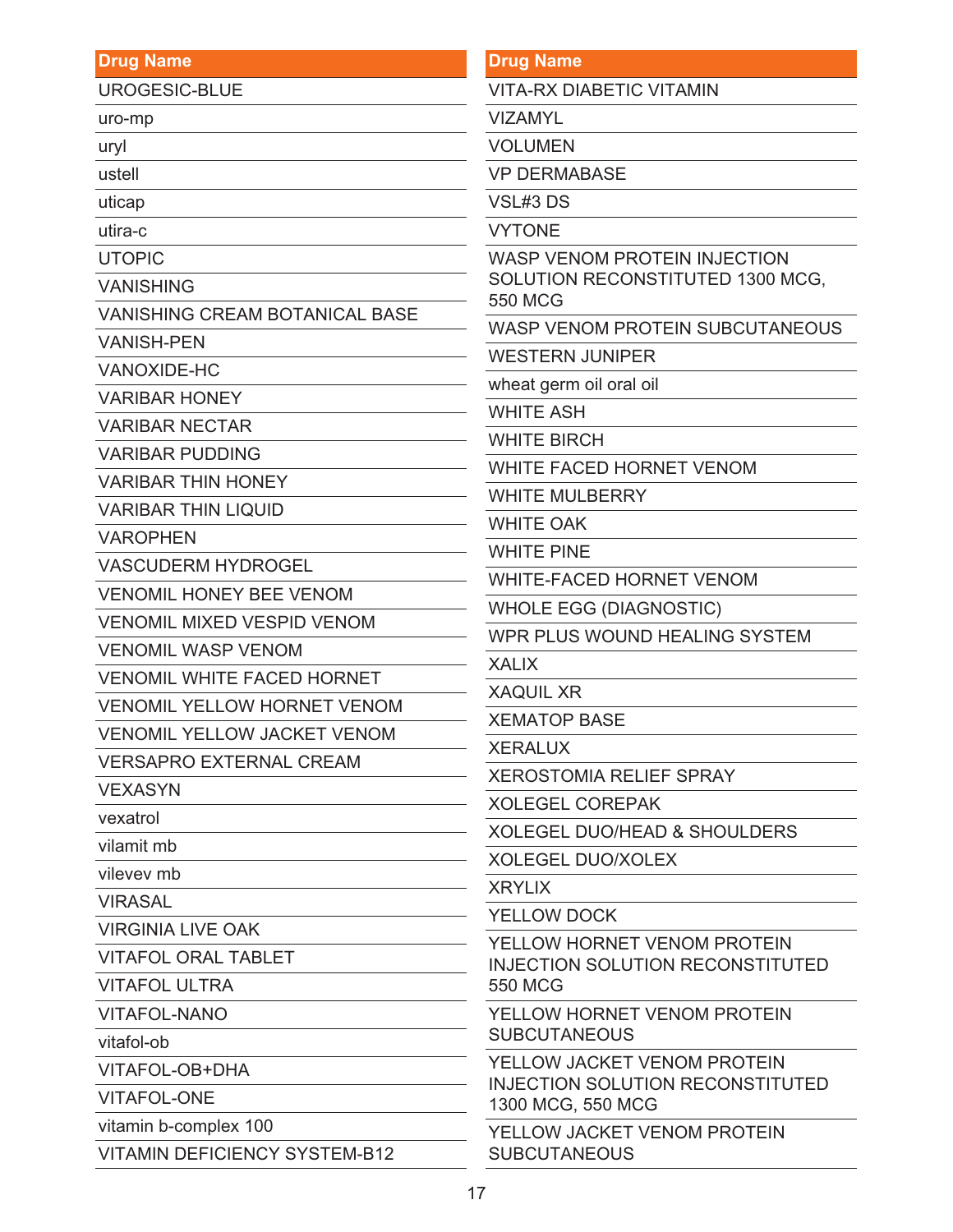**YUTIQ** 

ZACARE

ZACLIR CLEANSING EXTERNAL LOTION 8  $\%$ 

ZANABIN HYDROGEL

**ZEEL INJECTION** 

ZELAC

ZENEVIX

zeruvia

**ZILACAINE PATCH** 

ZINC SULFATE INTRAVENOUS

ZITHRANOL

ZOE SCRIPTS IDEALBASE